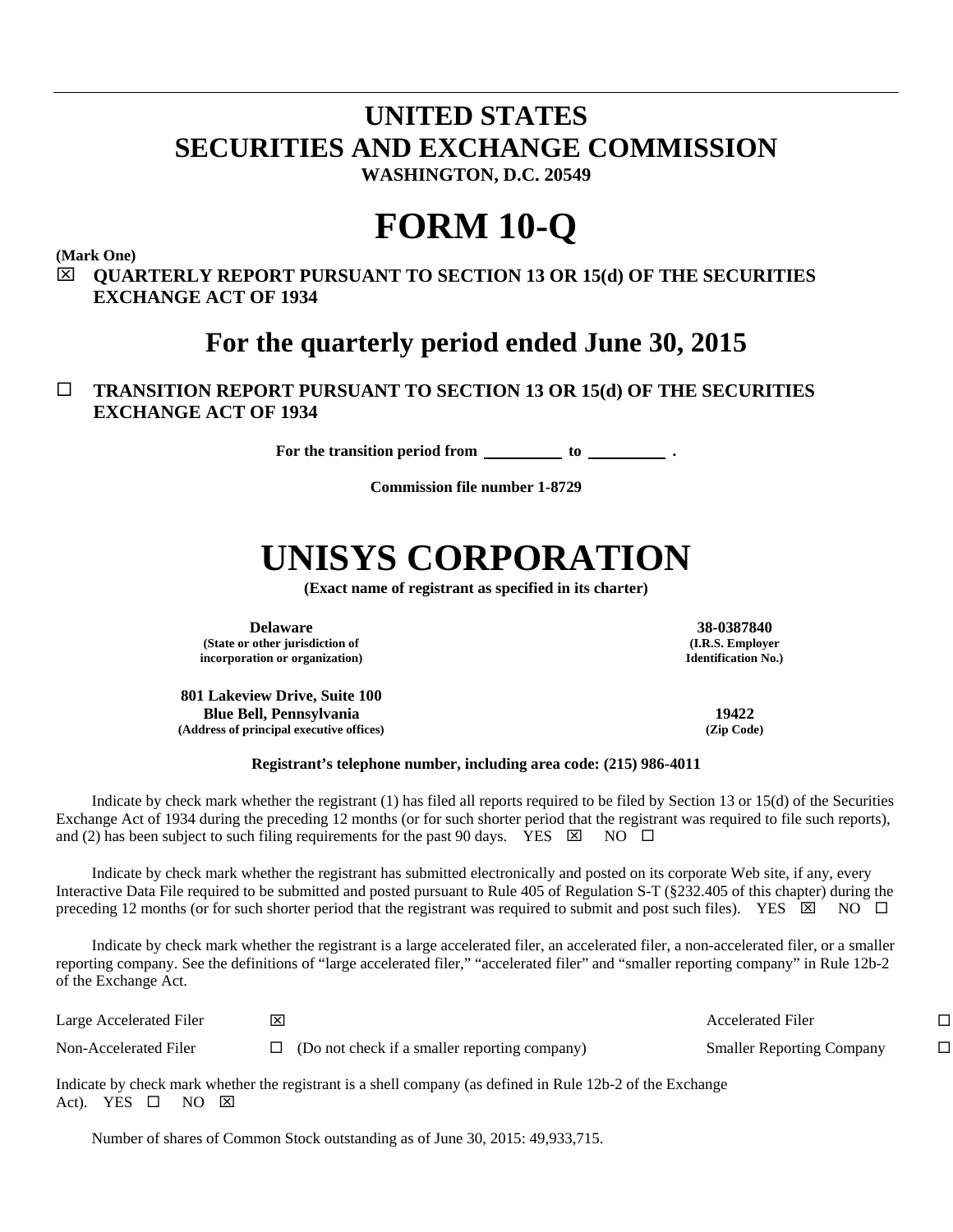### Part I - FINANCIAL INFORMATION

Item 1. Financial Statements.

 $\Box$ 

#### UNISYS CORPORATION CONSOLIDATED BALANCE SHEETS (Unaudited) (Millions)

|                                                | June 30,<br>2015 | December 31,<br>2014 |            |  |
|------------------------------------------------|------------------|----------------------|------------|--|
| <u>Assets</u>                                  |                  |                      |            |  |
| <b>Current assets</b>                          |                  |                      |            |  |
| Cash and cash equivalents                      | \$<br>364.8      | \$                   | 494.3      |  |
| Accounts and notes receivable, net             | 517.4            |                      | 619.3      |  |
| Inventories:                                   |                  |                      |            |  |
| Parts and finished equipment                   | 26.2             |                      | 22.2       |  |
| Work in process and materials                  | 29.4             |                      | 24.5       |  |
| Deferred income taxes                          | 16.6             |                      | 16.4       |  |
| Prepaid expenses and other current assets      | 141.8            |                      | 140.6      |  |
| Total                                          | 1,096.2          |                      | 1,317.3    |  |
|                                                |                  |                      |            |  |
| Properties                                     | 1,018.5          |                      | 1,059.4    |  |
| Less-Accumulated depreciation and amortization | 854.0            |                      | 890.7      |  |
| Properties, net                                | 164.5            |                      | 168.7      |  |
| Outsourcing assets, net                        | 174.4            |                      | 150.9      |  |
| Marketable software, net                       | 144.6            |                      | 144.1      |  |
| Prepaid postretirement assets                  | 31.7             |                      | 19.9       |  |
| Deferred income taxes                          | 160.5            |                      | 154.6      |  |
| Goodwill                                       | 180.6            |                      | 183.9      |  |
| Other long-term assets                         | 211.1            |                      | 209.3      |  |
| Total                                          | \$<br>2,163.6    | \$                   | 2,348.7    |  |
| Liabilities and deficit                        |                  |                      |            |  |
| <b>Current liabilities</b>                     |                  |                      |            |  |
| Current maturities of long-term-debt           | \$<br>10.9       | \$                   | 1.8        |  |
| Accounts payable                               | 233.9            |                      | 262.5      |  |
| Deferred revenue                               | 318.4            |                      | 348.3      |  |
| Other accrued liabilities                      | 355.8            |                      | 385.1      |  |
| Total                                          | 919.0            |                      | 997.7      |  |
|                                                |                  |                      |            |  |
| Long-term debt                                 | 244.6            |                      | 222.2      |  |
| Long-term postretirement liabilities           | 2,258.1          |                      | 2,369.9    |  |
| Long-term deferred revenue                     | 110.4            |                      | 119.5      |  |
| Other long-term liabilities                    | 87.4             |                      | 91.8       |  |
| Commitments and contingencies                  |                  |                      |            |  |
| <b>Deficit</b>                                 |                  |                      |            |  |
| Common stock, shares issued:                   |                  |                      |            |  |
| 2015; 52.7, 2014; 52.4                         | $.5\,$           |                      | $.5\,$     |  |
| Accumulated deficit                            | (1,837.2)        |                      | (1,735.8)  |  |
| Treasury stock, shares at cost:                |                  |                      |            |  |
| 2015; 2.7, 2014; 2.7                           | (100.0)          |                      | (99.6)     |  |
| Paid-in capital                                | 4,497.8          |                      | 4,488.3    |  |
| Accumulated other comprehensive loss           | (4,032.6)        |                      | (4, 113.4) |  |
| Total Unisys stockholders' deficit             | (1,471.5)        |                      | (1,460.0)  |  |
| Noncontrolling interests                       | 15.6             |                      | 7.6        |  |
| <b>Total deficit</b>                           | (1,455.9)        |                      | (1,452.4)  |  |
| Total                                          | \$<br>2,163.6    | <u>\$</u>            | 2,348.7    |  |

See notes to consolidated financial statements.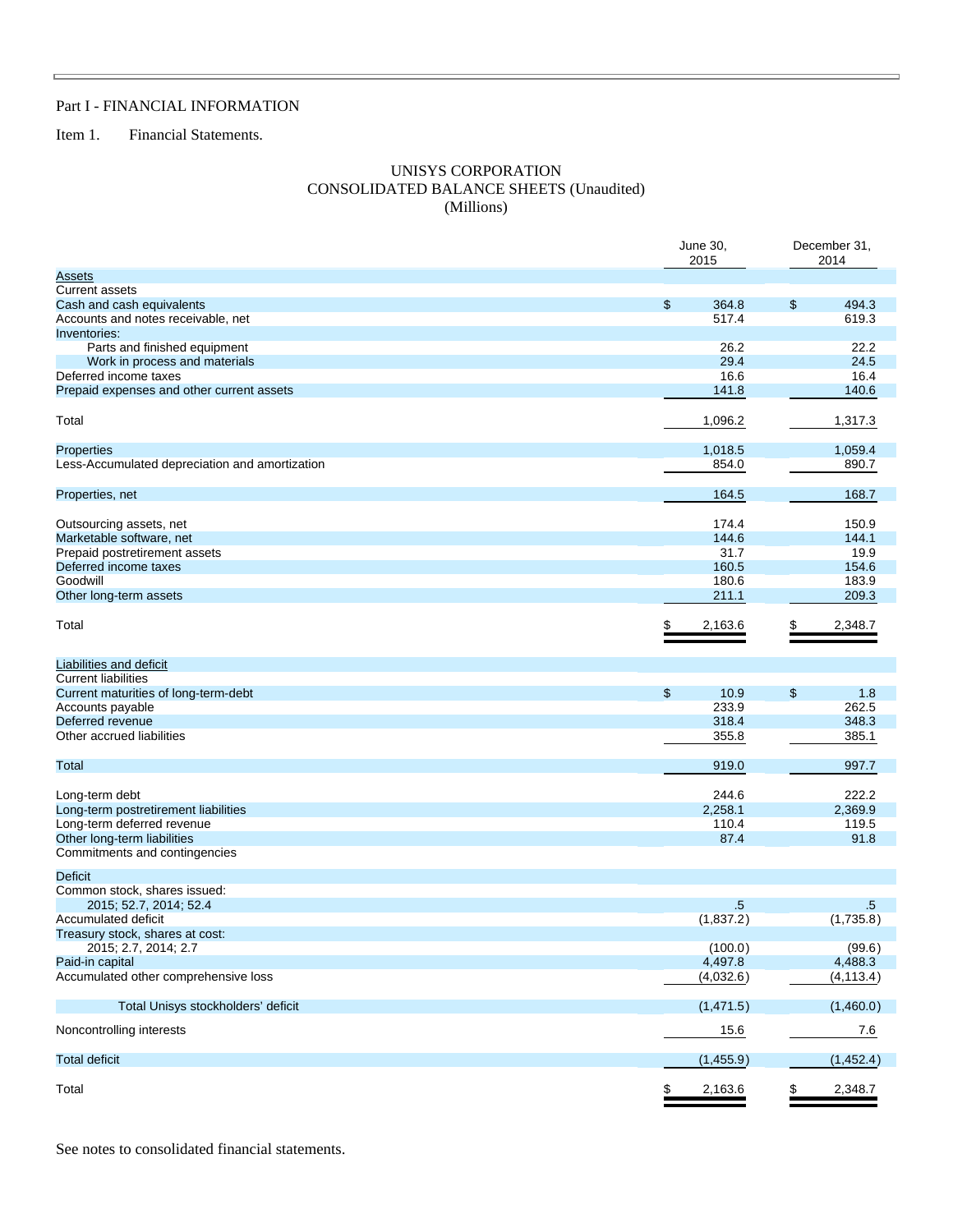## UNISYS CORPORATION CONSOLIDATED STATEMENTS OF INCOME (Unaudited) (Millions, except per share data)

|  | Millions, except per share data |  |  |
|--|---------------------------------|--|--|
|--|---------------------------------|--|--|

|                                                                 | <b>Three Months</b>  |               |                    | <b>Six Months</b> |                  |    |                      |  |  |
|-----------------------------------------------------------------|----------------------|---------------|--------------------|-------------------|------------------|----|----------------------|--|--|
|                                                                 |                      | Ended June 30 |                    |                   | Ended June 30    |    |                      |  |  |
|                                                                 | 2015                 |               | 2014               |                   | 2015             |    | 2014                 |  |  |
| Revenue                                                         |                      |               |                    |                   |                  |    |                      |  |  |
| <b>Services</b><br>Technology                                   | \$<br>661.5<br>103.3 | \$            | 703.4*<br>$103.0*$ | \$                | 1,300.5<br>185.5 | \$ | $1,385.1*$<br>183.0* |  |  |
|                                                                 |                      |               |                    |                   |                  |    |                      |  |  |
|                                                                 | 764.8                |               | 806.4              |                   | 1,486.0          |    | 1,568.1              |  |  |
| Costs and expenses                                              |                      |               |                    |                   |                  |    |                      |  |  |
| Cost of revenue:                                                |                      |               |                    |                   |                  |    |                      |  |  |
| <b>Services</b>                                                 | 585.7                |               | 593.6*             |                   | 1,150.0          |    | $1,177.2*$           |  |  |
| Technology                                                      | 54.8                 |               | 47.6*              |                   | 94.7             |    | $92.7*$              |  |  |
|                                                                 |                      |               |                    |                   |                  |    |                      |  |  |
|                                                                 | 640.5                |               | 641.2              |                   | 1,244.7          |    | 1,269.9              |  |  |
| Selling, general and administrative                             | 145.4                |               | 133.6              |                   | 274.2            |    | 272.1                |  |  |
| Research and development                                        | 28.4                 |               | 15.8               |                   | 46.6             |    | 30.2                 |  |  |
|                                                                 |                      |               |                    |                   |                  |    |                      |  |  |
|                                                                 | 814.3                |               | 790.6              |                   | 1,565.5          |    | 1,572.2              |  |  |
|                                                                 |                      |               |                    |                   |                  |    |                      |  |  |
| Operating profit (loss)<br>Interest expense                     | (49.5)<br>2.7        |               | 15.8<br>2.3        |                   | (79.5)<br>5.3    |    | (4.1)<br>4.3         |  |  |
| Other income (expense), net                                     | 1.4                  |               | (2.5)              |                   | 6.3              |    | (12.3)               |  |  |
|                                                                 |                      |               |                    |                   |                  |    |                      |  |  |
| Income (loss) before income taxes                               | (50.8)               |               | 11.0               |                   | (78.5)           |    | (20.7)               |  |  |
|                                                                 |                      |               |                    |                   |                  |    |                      |  |  |
| Provision for income taxes                                      | 5.1                  |               | 19.9               |                   | 18.4             |    | 35.9                 |  |  |
| Consolidated net loss                                           | (55.9)               |               | (8.9)              |                   | (96.9)           |    | (56.6)               |  |  |
| Net income attributable to noncontrolling interests             | 2.3                  |               | 3.2                |                   | 4.5              |    | 6.3                  |  |  |
|                                                                 |                      |               |                    |                   |                  |    |                      |  |  |
| Net loss attributable to Unisys Corporation                     | (58.2)               |               | (12.1)             |                   | (101.4)          |    | (62.9)               |  |  |
| Preferred stock dividends                                       |                      |               |                    |                   |                  |    | 2.7                  |  |  |
|                                                                 |                      |               |                    |                   |                  |    |                      |  |  |
| Net loss attributable to Unisys Corporation common shareholders | (58.2)               | S             | (12.1)             |                   | (101.4)          | S  | (65.6)               |  |  |
|                                                                 |                      |               |                    |                   |                  |    |                      |  |  |
|                                                                 |                      |               |                    |                   |                  |    |                      |  |  |
| Loss per common share attributable to Unisys Corporation        |                      |               |                    |                   |                  |    |                      |  |  |
| Basic                                                           | (1.17)               |               | (.24)              |                   | (2.03)           | \$ | (1.35)               |  |  |
|                                                                 |                      |               |                    |                   |                  |    |                      |  |  |
| <b>Diluted</b>                                                  | (1.17)               |               | (.24)              |                   | (2.03)           | S  | (1.35)               |  |  |
|                                                                 |                      |               |                    |                   |                  |    |                      |  |  |
|                                                                 |                      |               |                    |                   |                  |    |                      |  |  |

\* Changed to conform to the current-year presentation. See note (f).

See notes to consolidated financial statements.

#### UNISYS CORPORATION CONSOLIDATED STATEMENTS OF COMPREHENSIVE INCOME (Unaudited) (Millions)

|                                                                                                        |        | Three Months<br>Ended June 30 | <b>Six Months</b><br>Ended June 30 |               |  |
|--------------------------------------------------------------------------------------------------------|--------|-------------------------------|------------------------------------|---------------|--|
|                                                                                                        | 2015   | 2014                          | 2015                               | 2014          |  |
| Consolidated net loss                                                                                  | (55.9) | (8.9)<br>\$.                  | (96.9)<br>S                        | (56.6)<br>\$. |  |
| Other comprehensive income                                                                             |        |                               |                                    |               |  |
| Foreign currency translation                                                                           | 30.2   | 26.7                          | (14.5)                             | 41.6          |  |
| Postretirement adjustments, net of tax of \$(8.1) and \$5.9 in 2015 and \$(1.2) and<br>$(5.5)$ in 2014 | (11.0) | 22.3                          | 98.8                               | 54.9          |  |
| Total other comprehensive income                                                                       | 19.2   | 49.0                          | 84.3                               | 96.5          |  |
| Comprehensive income (loss)                                                                            | (36.7) | 40.1                          | (12.6)                             | 39.9          |  |
| Less comprehensive income attributable to noncontrolling interests                                     | (4.7)  | (5.1)                         | (8.0)                              | (9.2)         |  |
| Comprehensive income (loss) attributable to Unisys Corporation                                         | (41.4) | 35.0<br>\$.                   | (20.6)<br>\$.                      | 30.7          |  |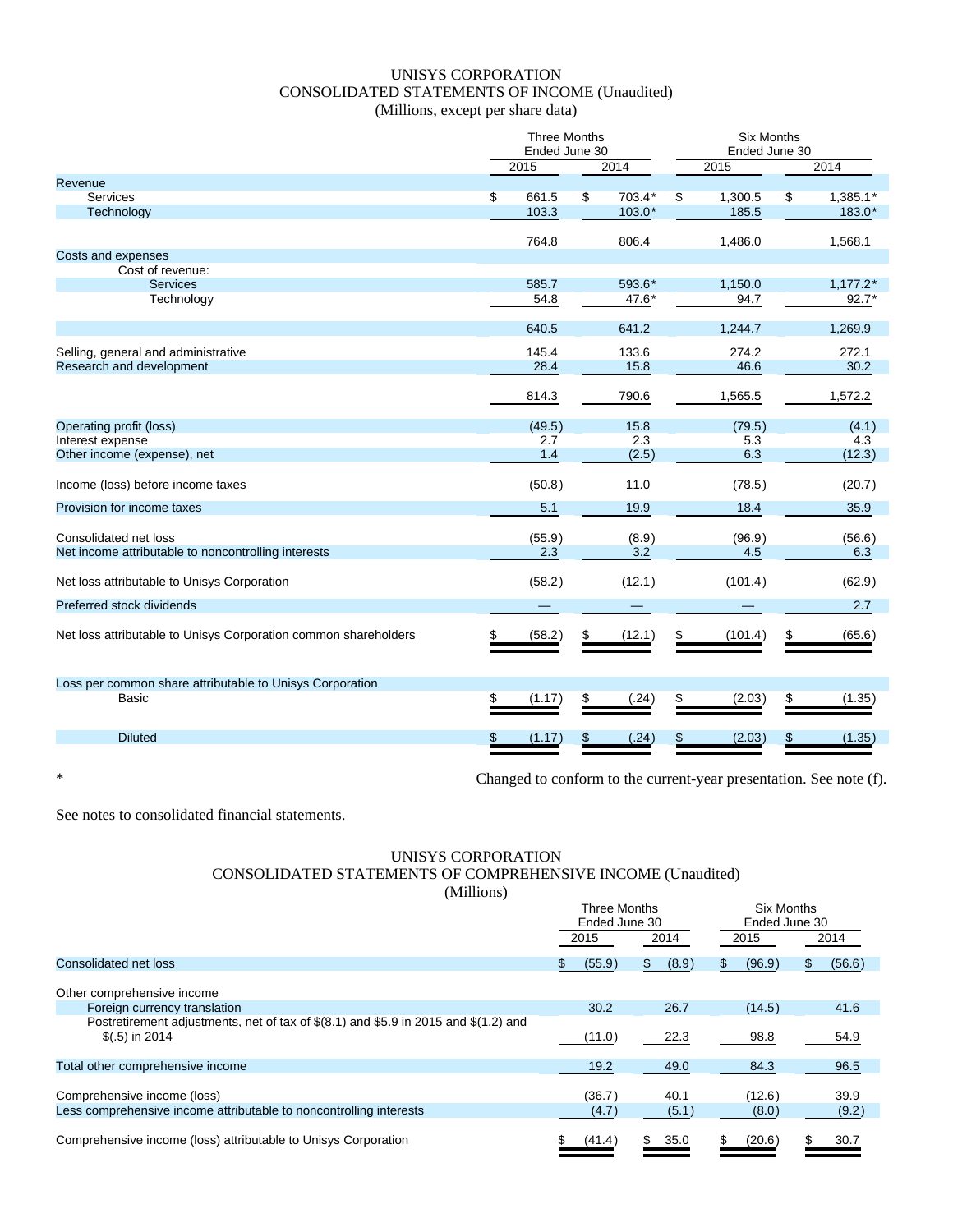#### UNISYS CORPORATION CONSOLIDATED STATEMENTS OF CASH FLOWS (Unaudited) (Millions)

|                                                                                                    |    | June 30<br>2015 |    | 2014      |
|----------------------------------------------------------------------------------------------------|----|-----------------|----|-----------|
| Cash flows from operating activities                                                               |    |                 |    |           |
| Consolidated net loss                                                                              | \$ | (96.9)          | \$ | (56.6)    |
| Add (deduct) items to reconcile consolidated net loss to net cash (used for) provided by operating |    |                 |    |           |
| activities:                                                                                        |    |                 |    |           |
| Foreign currency transaction losses                                                                |    | .6              |    | 6.3       |
| Employee stock compensation                                                                        |    | 6.2             |    | 9.3       |
| Depreciation and amortization of properties                                                        |    | 22.7            |    | 25.0      |
| Depreciation and amortization of outsourcing assets                                                |    | 26.1            |    | 29.1      |
| Amortization of marketable software                                                                |    | 32.9            |    | 27.0      |
| Other non-cash operating activities                                                                |    | 2.9             |    | .8        |
| Disposal of capital assets                                                                         |    | 5.0             |    | $\cdot$   |
| Gain on sale of business                                                                           |    | $\equiv$        |    | (.7)      |
| Pension contributions                                                                              |    | (75.7)          |    | (103.1)   |
| Pension expense                                                                                    |    | 54.3            |    | 37.4      |
| (Increase) decrease in deferred income taxes, net                                                  |    | (7.2)           |    | 10.5      |
| Decrease in receivables, net                                                                       |    | 62.3            |    | 170.6     |
| (Increase) decrease in inventories                                                                 |    | (10.1)          |    | 5.8       |
| Decrease in accounts payable and other accrued liabilities                                         |    | (84.1)          |    | (111.9)   |
| Decrease in other liabilities                                                                      |    | (14.3)          |    | (28.6)    |
| Decrease other assets                                                                              |    | 10.9            |    | 2.1       |
| Net cash (used for) provided by operating activities                                               |    | (64.4)          |    | 23.4      |
| Cash flows from investing activities                                                               |    |                 |    |           |
| Proceeds from investments                                                                          |    | 2,203.1         |    | 2,909.1   |
| Purchases of investments                                                                           |    | (2, 174.4)      |    | (2,899.0) |
| Investment in marketable software                                                                  |    | (33.4)          |    | (40.3)    |
| Capital additions of properties                                                                    |    | (24.7)          |    | (29.0)    |
| Capital additions of outsourcing assets                                                            |    | (52.7)          |    | (20.1)    |
| Other                                                                                              |    | (1.7)           |    | 1.6       |
| Net cash used for investing activities                                                             |    | (83.8)          |    | (77.7)    |
| Cash flows from financing activities                                                               |    |                 |    |           |
| Proceeds from exercise of stock options                                                            |    | 3.7             |    | 2.8       |
| Net proceeds from short-term borrowings                                                            |    |                 |    | .1        |
| Net proceeds from long-term debt                                                                   |    | 31.8            |    |           |
| Payments of long-term debt                                                                         |    | (.6)            |    |           |
| Common stock repurchases                                                                           |    |                 |    | (14.0)    |
| Dividends paid on preferred stock                                                                  |    |                 |    | (4.0)     |
| Net cash provided by (used for) financing activities                                               |    | 34.9            |    | (15.1)    |
| Effect of exchange rate changes on cash and cash equivalents                                       |    | (16.2)          |    | 3.8       |
|                                                                                                    |    |                 |    |           |
| Decrease in cash and cash equivalents                                                              |    | (129.5)         |    | (65.6)    |
| Cash and cash equivalents, beginning of period                                                     |    | 494.3           |    | 639.8     |
| Cash and cash equivalents, end of period                                                           | \$ | 364.8           |    | 574.2     |

See notes to consolidated financial statements.

#### Unisys Corporation

#### NOTES TO CONSOLIDATED FINANCIAL STATEMENTS (Unaudited)

In the opinion of management, the financial information furnished herein reflects all adjustments necessary for a fair presentation of the financial position, results of operations, comprehensive income and cash flows for the interim periods specified. These adjustments consist only of normal recurring accruals except as disclosed herein. Because of seasonal and other factors, results for interim periods are not necessarily indicative of the results to be expected for the full year.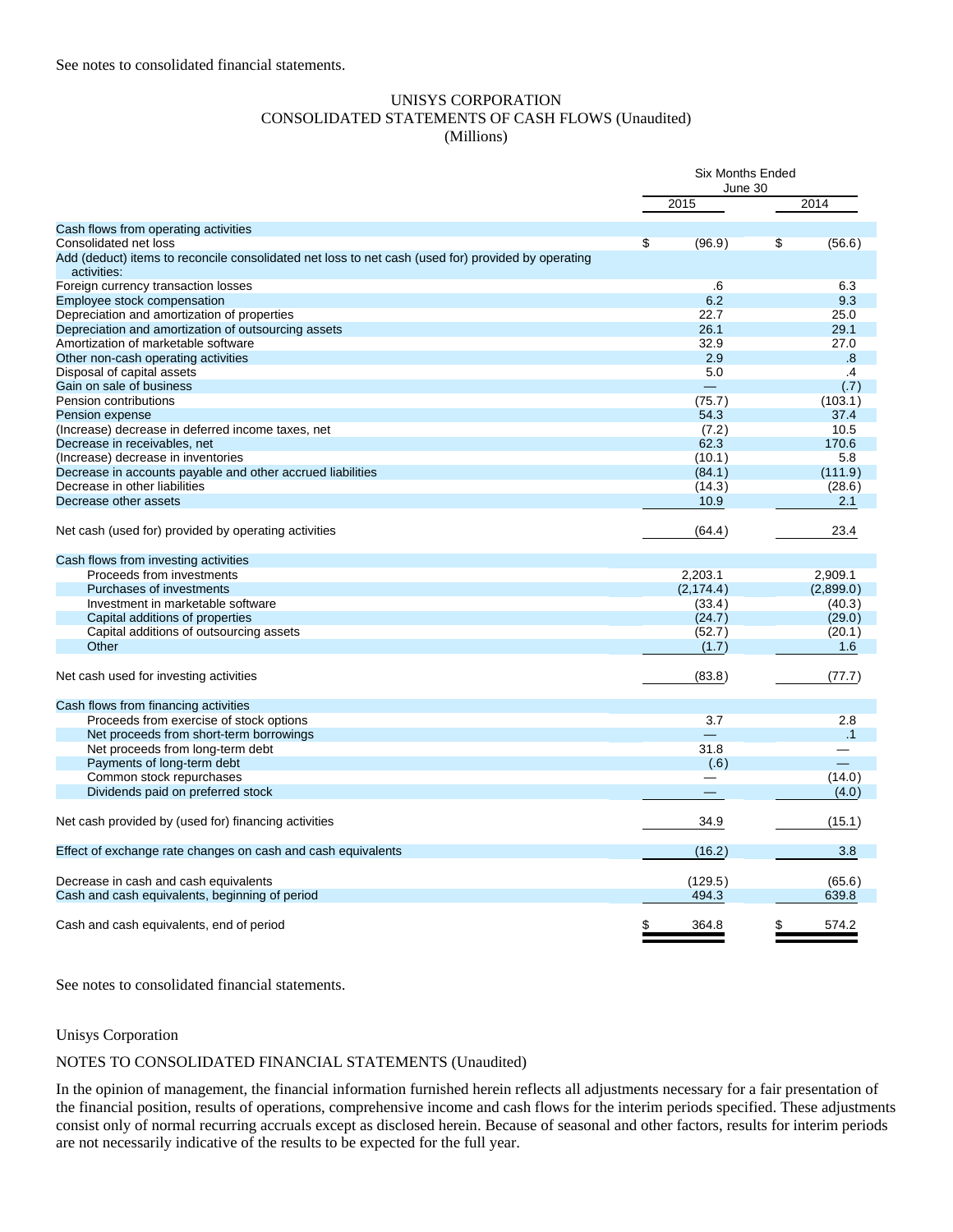The preparation of financial statements in conformity with U.S. generally accepted accounting principles requires management to make estimates and assumptions about future events. These estimates and assumptions affect the amounts of assets and liabilities reported, disclosures about contingent assets and liabilities and the reported amounts of revenue and expenses. Such estimates include the valuation of accounts receivable, inventories, outsourcing assets, marketable software, goodwill and other long-lived assets, legal contingencies, indemnifications, and assumptions used in the calculation for systems integration projects, income taxes and retirement and other post-employment benefits, among others. These estimates and assumptions are based on management's best estimates and judgment. Management evaluates its estimates and assumptions on an ongoing basis using historical experience and other factors, including the current economic environment, which management believes to be reasonable under the circumstances. Management adjusts such estimates and assumptions when facts and circumstances dictate. As future events and their effects cannot be determined with precision, actual results could differ significantly from these estimates. Changes in those estimates resulting from continuing changes in the economic environment will be reflected in the financial statements in future periods.

The company's accounting policies are set forth in detail in note 1 of the notes to the consolidated financial statements in the company's Annual Report on Form 10-K for the year ended December 31, 2014 filed with the Securities and Exchange Commission. Such Annual Report also contains a discussion of the company's critical accounting policies. The company believes that these critical accounting policies affect its more significant estimates and judgments used in the preparation of the company's consolidated financial statements. There have been no changes in the company's critical accounting policies from those disclosed in the company's Annual Report on Form 10-K for the year ended December 31, 2014.

a. Earnings per Share. The following table shows how the loss per share attributable to Unisys Corporation was computed for the three and six months ended June 30, 2015 and 2014 (dollars in millions, shares in thousands):

|                                                                               | <b>Three Months</b><br>Ended June 30, |        |    |        | <b>Six Months</b><br>Ended June 30, |         |    |        |
|-------------------------------------------------------------------------------|---------------------------------------|--------|----|--------|-------------------------------------|---------|----|--------|
|                                                                               |                                       | 2015   |    | 2014   |                                     | 2015    |    | 2014   |
| <b>Basic Loss Per Share</b>                                                   |                                       |        |    |        |                                     |         |    |        |
| Net loss attributable to Unisys Corporation common shareholders               |                                       | (58.2) | S  | (12.1) |                                     | (101.4) | S  | (65.6) |
| Weighted average shares                                                       |                                       | 49,927 |    | 50,843 |                                     | 49,874  |    | 48,593 |
|                                                                               |                                       |        |    |        |                                     |         |    |        |
| Total                                                                         |                                       | (1.17) |    | (.24)  |                                     | (2.03)  |    | (1.35) |
| <b>Diluted Loss Per Share</b>                                                 |                                       |        |    |        |                                     |         |    |        |
| Net loss attributable to Unisys Corporation common shareholders               | \$                                    | (58.2) | \$ | (12.1) | \$                                  | (101.4) | \$ | (65.6) |
| Add preferred stock dividends                                                 |                                       |        |    |        |                                     |         |    |        |
| Net loss attributable to Unisys Corporation for diluted earnings per<br>share |                                       | (58.2) |    | (12.1) |                                     | (101.4) |    | (65.6) |
| Weighted average shares                                                       |                                       | 49,927 |    | 50,843 |                                     | 49,874  |    | 48,593 |
| Plus incremental shares from assumed conversions                              |                                       |        |    |        |                                     |         |    |        |
| Employee stock plans                                                          |                                       |        |    |        |                                     |         |    |        |
| Preferred stock                                                               |                                       |        |    |        |                                     |         |    |        |
| Adjusted weighted average shares                                              |                                       | 49,927 |    | 50,843 |                                     | 49,874  |    | 48,593 |
|                                                                               |                                       |        |    |        |                                     |         |    |        |
| Total                                                                         |                                       | (1.17) |    | (.24)  |                                     | (2.03)  |    | (1.35) |

In the six months ended June 30, 2015 and 2014, the following weighted-average number of stock options and restricted stock units were antidilutive and therefore excluded from the computation of diluted earnings per share (in thousands): 3,358 and 3,542, respectively. In the six months ended June 30, 2014, the following weighted-average number of mandatory convertible preferred stock was antidilutive and therefore excluded from the computation of diluted earnings per share (in thousands): 877.

b. Cost reduction actions. In April 2015, in connection with organizational initiatives to create a more competitive cost structure and rebalance the company's global skill set, the company announced a plan to incur pretax restructuring charges estimated at approximately \$300 million over the next several quarters.

During the three months ended June 30, 2015, the company recognized pretax charges of \$52.6 million in connection with this plan, principally related to a reduction in employees. The charges related to workforce reductions were \$42.5 million, principally related to severance costs, and were comprised of: (a) charges of \$25.4 million for 530 employees in the U.S. and (b) charges of \$17.1 million for 413 employees outside the U.S. In addition, the company recorded pretax charges of \$10.1 million related to asset impairments and other expenses related to the cost reduction effort.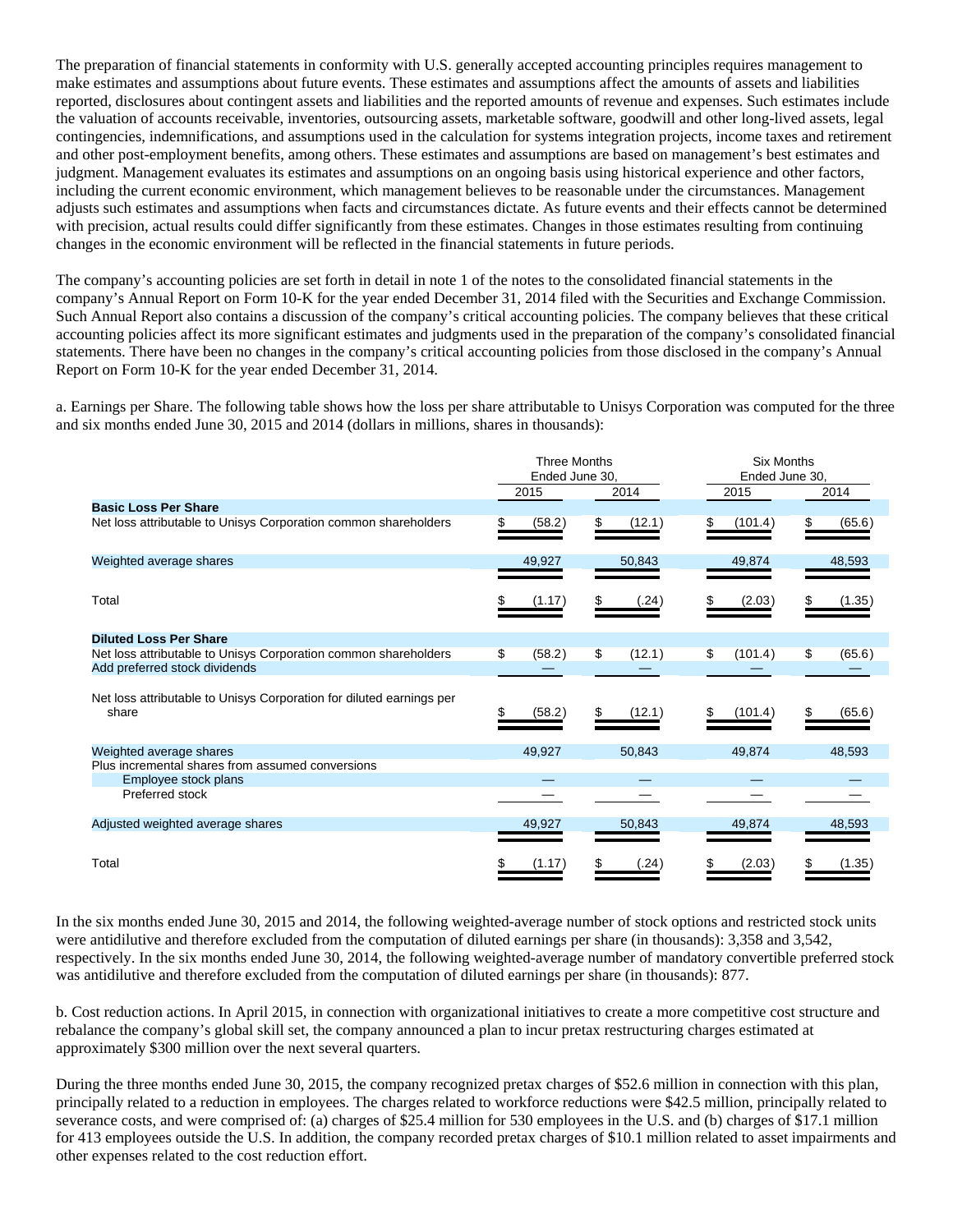The pretax charges were recorded in the following statement of income classifications: cost of revenue – services, \$13.3 million; cost of revenue – technology, \$.1 million; selling, general and administrative expenses, \$27.5 million; and research and development expenses, \$11.7 million.

A breakdown of the individual components of the workforce reduction costs follows (in millions of dollars):

| cakgown of the matylaga components of the workforce requerion costs follows (in millions of gonars). |           |               |                        |           |
|------------------------------------------------------------------------------------------------------|-----------|---------------|------------------------|-----------|
|                                                                                                      |           |               | Workforce              |           |
|                                                                                                      |           |               | <b>Reductions</b>      |           |
|                                                                                                      | Headcount | Total         | U.S.                   | Int'l.    |
| Charges for workforce reductions                                                                     | 943       | 42.5          | 25.4<br>$\mathbb{S}^-$ | 17.1      |
| Utilized                                                                                             | (602)     | (11.8)        | (3.7)                  | (8.1)     |
| <b>Translation adjustments</b>                                                                       |           | (.3)          |                        | (.3)      |
| Balance at June 30, 2015                                                                             | 341       | 30.4<br>\$.   | \$21.7                 | \$ 8.7    |
| <b>Expected future utilization:</b>                                                                  |           |               |                        |           |
| 2015 remaining six months                                                                            | 337       | \$<br>28.9    | \$<br>20.4             | 8.5<br>\$ |
| 2016                                                                                                 | 4         | $1.5^{\circ}$ | 1.3                    | .2        |
|                                                                                                      |           |               |                        |           |

c. Pension and Postretirement Benefits. Net periodic pension expense for the three and six months ended June 30, 2015 and 2014 is presented below (in millions of dollars):

|                                    | Three Months<br>Ended June 30, 2015 |  |                      |  |                 |         | Three Months<br>Ended June 30, 2014 |                      |  |                        |
|------------------------------------|-------------------------------------|--|----------------------|--|-----------------|---------|-------------------------------------|----------------------|--|------------------------|
|                                    | Total                               |  | U.S.<br><b>Plans</b> |  | Int'l.<br>Plans | Total   |                                     | U.S.<br><b>Plans</b> |  | Int'l.<br><b>Plans</b> |
| Service cost                       | 2.1                                 |  |                      |  | 2.1             | 1.9     |                                     |                      |  | 1.9                    |
| Interest cost                      | 79.0                                |  | 55.9                 |  | 23.1            | 92.3    |                                     | 62.2                 |  | 30.1                   |
| Expected return on plan assets     | (102.2)                             |  | (63.7)               |  | (38.5)          | (112.9) |                                     | (72.0)               |  | (40.9)                 |
| Amortization of prior service cost | (1.1)                               |  | (.6)                 |  | (.5)            | (.3)    |                                     |                      |  | (.5)                   |
| Recognized net actuarial loss      | 48.6                                |  | 32.7                 |  | 15.9            | 37.5    |                                     | 27.0                 |  | 10.5                   |
| Curtailment gain                   |                                     |  |                      |  |                 | (.6)    |                                     |                      |  | (.6)                   |
| Net periodic pension expense       | 26.4                                |  | 24.3                 |  | 2.1             | 17.9    |                                     | 17.4                 |  | .5                     |
|                                    |                                     |  |                      |  |                 |         |                                     |                      |  |                        |

|                                    | Six Months<br>Ended June 30, 2015 |     |                      |  |                 | Six Months<br>Ended June 30, 2014 |         |  |               |  |                 |
|------------------------------------|-----------------------------------|-----|----------------------|--|-----------------|-----------------------------------|---------|--|---------------|--|-----------------|
|                                    | Total                             |     | U.S.<br><b>Plans</b> |  | Int'l.<br>Plans |                                   | Total   |  | U.S.<br>Plans |  | Int'l.<br>Plans |
| Service cost                       | 4.3                               |     |                      |  | 4.3             |                                   | 4.3     |  | --            |  | 4.3             |
| Interest cost                      | 158.9                             |     | 112.0                |  | 46.9            |                                   | 184.6   |  | 124.7         |  | 59.9            |
| Expected return on plan assets     | (204.9)                           |     | (127.4)              |  | (77.5)          |                                   | (225.6) |  | (144.0)       |  | (81.6)          |
| Amortization of prior service cost | (2.2)                             |     | (1.2)                |  | (1.0)           |                                   | (6)     |  | .4            |  | (1.0)           |
| Recognized net actuarial loss      | 98.2                              |     | 66.4                 |  | 31.8            |                                   | 75.3    |  | 54.8          |  | 20.5            |
| Curtailment gain                   |                                   |     |                      |  |                 |                                   | .6)     |  |               |  | (.6)            |
| Net periodic pension expense       | 54.3                              | \$. | 49.8                 |  | 4.5             |                                   | 37.4    |  | 35.9          |  | 1.5             |

In 2015, the company expects that it will make cash contributions of approximately \$150 million to its worldwide defined benefit pension plans, which is comprised of \$59 million for the company's U.S. qualified defined benefit pension plan and \$91 million primarily for non-U.S. defined benefit pension plans. In 2014, the company made cash contributions of \$183.4 million to its worldwide defined benefit pension plans. For the six months ended June 30, 2015 and 2014, \$75.7 million and \$103.1 million, respectively, of cash contributions have been made.

Net periodic postretirement benefit expense for the three and six months ended June 30, 2015 and 2014 is presented below (in millions of dollars):

|                                             | Three Months<br>Ended June 30 |           | <b>Six Months</b><br>Ended June 30 |            |  |
|---------------------------------------------|-------------------------------|-----------|------------------------------------|------------|--|
|                                             | 2015                          | 2014      | 2015                               | 2014       |  |
| Service cost                                | $\overline{2}$                |           | -3                                 | .3         |  |
| Interest cost                               | 1.7                           | 2.0       | 3.4                                | 4.0        |  |
| Expected return on assets                   | (1)                           | (.2)      | (.2)                               | (.3)       |  |
| Amortization of prior service cost          | .3                            |           |                                    |            |  |
| Recognized net actuarial loss               |                               |           | 1.4                                | 1.7        |  |
| Net periodic postretirement benefit expense | \$.<br>-2.8                   | \$<br>3.3 | 5.5<br>\$.                         | \$.<br>6.6 |  |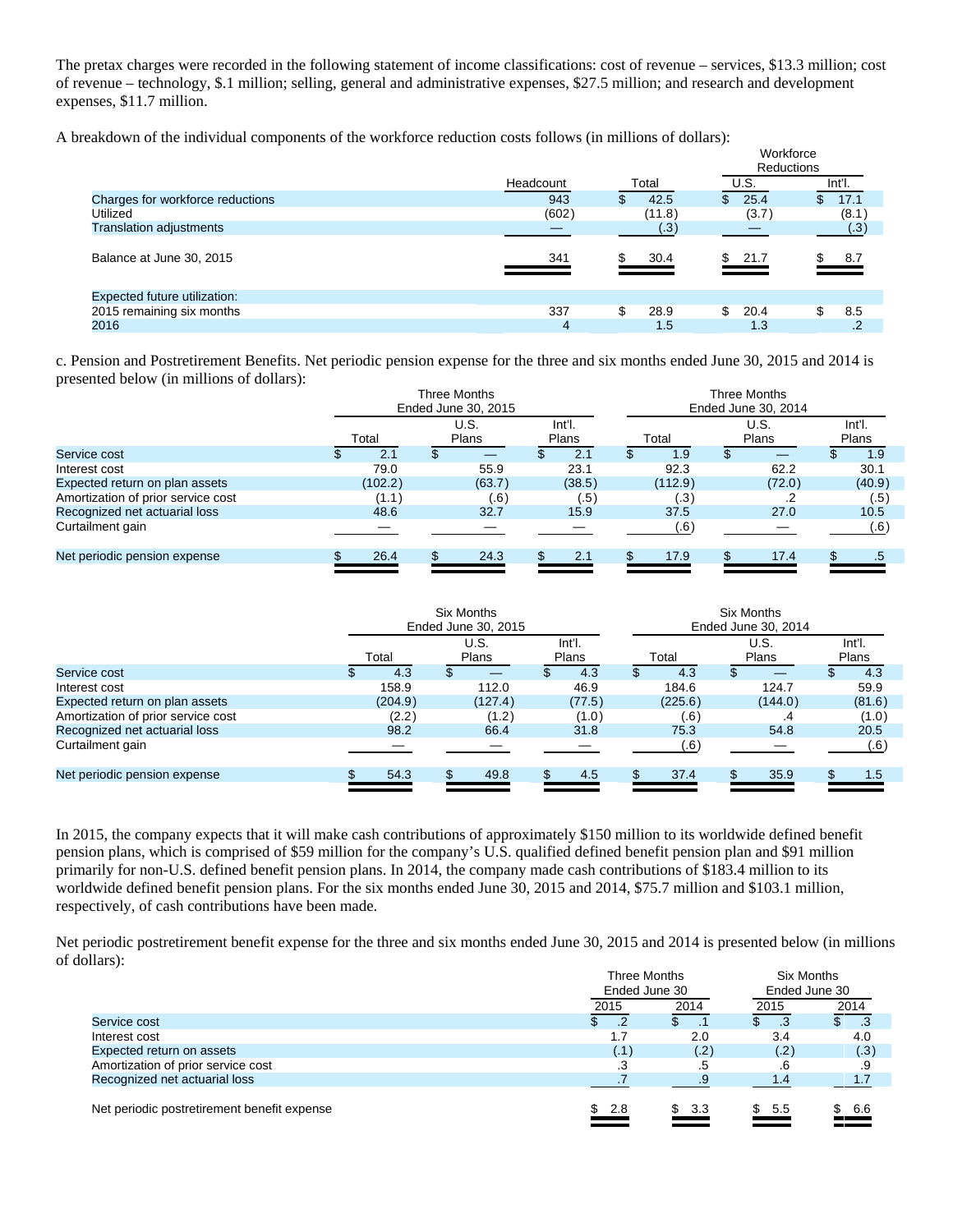The company expects to make cash contributions of approximately \$16 million to its postretirement benefit plan in 2015 compared with \$15.3 million in 2014. For the six months ended June 30, 2015 and 2014, \$6.9 million and \$6.4 million, respectively, of cash contributions have been made.

d. Fair Value Measurements. Due to its foreign operations, the company is exposed to the effects of foreign currency exchange rate fluctuations on the U.S. dollar, principally related to intercompany account balances. The company uses derivative financial instruments to reduce its exposure to market risks from changes in foreign currency exchange rates on such balances. The company enters into foreign exchange forward contracts, generally having maturities of three months or less, which have not been designated as hedging instruments. At June 30, 2015 and 2014, the notional amount of these contracts was \$408.4 million and \$525.1 million, respectively. At June 30, 2015 and 2014, the fair value of such contracts was a net gain of \$.6 million and a net loss of \$.5 million, respectively, of which \$1.3 million and \$1.3 million, respectively, has been recognized in "Prepaid expenses and other current assets" and \$.7 and \$1.8 million, respectively, has been recognized in "Other accrued liabilities" in the company's consolidated balance sheet. For the six months ended June 30, 2015 and 2014, changes in the fair value of these instruments was a gain of \$22.8 million and a gain of \$8.0 million, respectively, which has been recognized in earnings in "Other income (expense), net" in the company's consolidated statement of income. The fair value of these forward contracts is based on quoted prices for similar but not identical financial instruments; as such, the inputs are considered Level 2 inputs.

Financial assets with carrying values approximating fair value include cash and cash equivalents and accounts receivable. Financial liabilities with carrying values approximating fair value include accounts payable and other accrued liabilities. The carrying amounts of these financial assets and liabilities approximate fair value due to their short maturities. At June 30, 2015 and December 31, 2014, the carrying amount of long-term debt was less than fair value, which is based on market prices (Level 2 inputs), of such debt by approximately \$13 million and \$9 million, respectively.

e. Stock Options. Under stockholder approved stock-based plans, stock options, stock appreciation rights, restricted stock and restricted stock units may be granted to officers, directors and other key employees. At June 30, 2015, 2.1 million shares of unissued common stock of the company were available for granting under these plans.

The fair value of stock option awards was estimated using the Black-Scholes option pricing model with the following assumptions and weighted-average fair values:

|                                      | Six Months Ended June 30. |  |          |  |  |  |
|--------------------------------------|---------------------------|--|----------|--|--|--|
|                                      | 2015                      |  |          |  |  |  |
| Weighted-average fair value of grant | 9.07                      |  | 11.27    |  |  |  |
| Risk-free interest rate              | 1.28%                     |  | $1.04\%$ |  |  |  |
| <b>Expected volatility</b>           | 45.46%                    |  | 45.65%   |  |  |  |
| Expected life of options in years    | 4.92                      |  | 3.71     |  |  |  |
| Expected dividend yield              |                           |  |          |  |  |  |

Restricted stock unit awards may contain time-based units, performance-based units or a combination of both. Each performancebased unit will vest into zero to 2.0 shares depending on the degree to which the performance goals are met. Compensation expense resulting from these awards is recognized as expense ratably for each installment from the date of grant until the date the restrictions lapse and is based on the fair market value at the date of grant and the probability of achievement of the specific performance-related goals.

The company records all share-based expense in selling, general and administrative expense.

During the six months ended June 30, 2015 and 2014, the company recorded \$6.2 million and \$9.3 million of share-based compensation expense, respectively, which is comprised of \$2.9 million and \$3.2 million of restricted stock unit expense and \$3.3 million and \$6.1 million of stock option expense, respectively.

A summary of stock option activity for the six months ended June 30, 2015 follows (shares in thousands):

| Options                           | <b>Shares</b> | Weighted-<br>Average<br>Exercise<br>Price | Weighted-<br>Average<br>Remaining<br>Contractual<br>Term (years) | Aggregate<br><b>Intrinsic</b><br>Value<br>(\$ in millions) |
|-----------------------------------|---------------|-------------------------------------------|------------------------------------------------------------------|------------------------------------------------------------|
| Outstanding at December 31, 2014  | 2.816         | 29.51<br>\$.                              |                                                                  |                                                            |
| Granted                           | 712           | 23.61                                     |                                                                  |                                                            |
| Exercised                         | (190)         | 19.53                                     |                                                                  |                                                            |
| Forfeited and expired             | (502)         | 34.24                                     |                                                                  |                                                            |
| Outstanding at June 30, 2015      | 2,836         | 27.86                                     | 3.25                                                             | \$<br>$\cdot$                                              |
| Expected to vest at June 30, 2015 | 1,308         | 26.46                                     | 4.68                                                             |                                                            |
| Exercisable at June 30, 2015      | 1,460         | 29.25                                     | 1.86                                                             | $\overline{.2}$                                            |
|                                   |               |                                           |                                                                  |                                                            |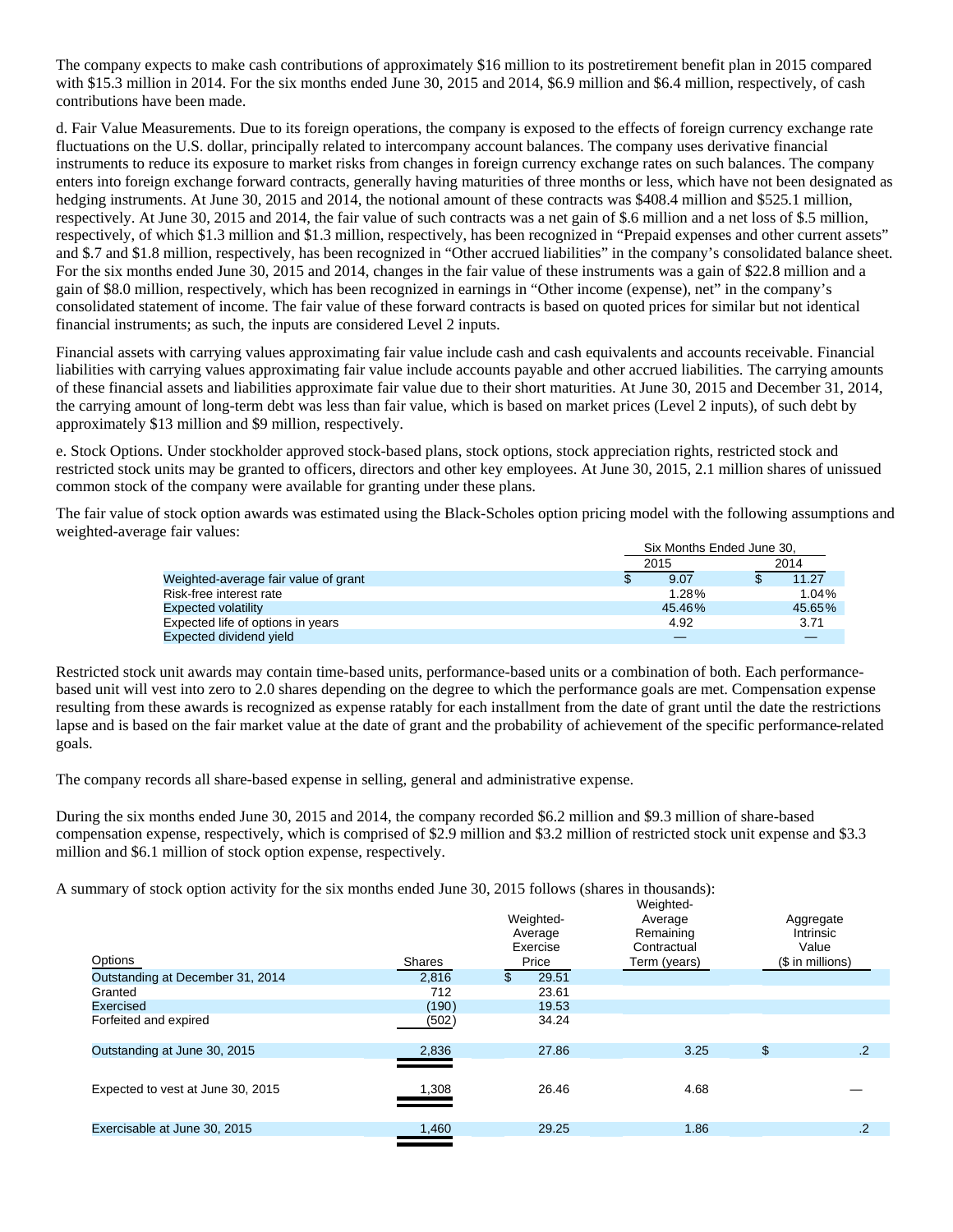The aggregate intrinsic value represents the total pretax value of the difference between the company's closing stock price on the last trading day of the period and the exercise price of the options, multiplied by the number of in-the-money stock options that would have been received by the option holders had all option holders exercised their options on June 30, 2015. The intrinsic value of the company's stock options changes based on the closing price of the company's stock. The total intrinsic value of options exercised for the six months ended June 30, 2015 and 2014 was \$.6 million and \$4.6 million, respectively. As of June 30, 2015, \$5.9 million of total unrecognized compensation cost related to stock options is expected to be recognized over a weighted-average period of 2.2 years.

A summary of restricted stock unit activity for the six months ended June 30, 2015 follows (shares in thousands):

| Restricted<br><b>Stock</b><br>Units | vveignied-<br>Average<br>Grant-Date<br><b>Fair Value</b> |
|-------------------------------------|----------------------------------------------------------|
| 354                                 | \$<br>28.81                                              |
| 436                                 | 22.82                                                    |
| (81)                                | 23.87                                                    |
| (187)                               | 30.46                                                    |
| 522                                 | 23.98                                                    |
|                                     |                                                          |

Weighted-

The fair value of restricted stock units is determined based on the trading price of the company's common shares on the date of grant. The aggregate weighted-average grant-date fair value of restricted stock units granted during the six months ended June 30, 2015 and 2014 was \$10.0 million and \$12.7 million, respectively. As of June 30, 2015, there was \$8.0 million of total unrecognized compensation cost related to outstanding restricted stock units granted under the company's plans. That cost is expected to be recognized over a weighted-average period of 2.5 years. The aggregate weighted-average grant-date fair value of restricted stock units vested during the six months ended June 30, 2015 and 2014 was \$1.9 million and \$2.7 million, respectively.

Common stock issued upon exercise of stock options or upon lapse of restrictions on restricted stock units is newly issued shares. Cash received from the exercise of stock options for the six months ended June 30, 2015 and 2014 was \$3.7 million and \$2.8 million, respectively. In light of its tax position, the company is currently not recognizing any tax benefits from the exercise of stock options or upon issuance of stock upon lapse of restrictions on restricted stock units. Tax benefits resulting from tax deductions in excess of the compensation costs recognized are classified as financing cash flows.

f. Segment Information. Effective January 1, 2015, the company changed the grouping of certain of its classes of products and services. As a result, certain revenue (principally company technology products) previously reported in the company's Services segment is now reported in its Technology segment. As a result, prior-periods segment revenue and cost of sales, as well as customer revenue by classes of similar products and services, have been reclassified to conform to the current-year period.

The company has two business segments: Services and Technology. Revenue classifications within the Services segment are as follows:

- Cloud & infrastructure services. This represents revenue from work the company performs in the data center and cloud area, technology consulting and technology-based systems integration projects, as well as global service desks and global field services.
- Application services. This represents revenue from application managed services and application development, maintenance and support work.
- Business processing outsourcing services. This represents revenue from the management of clients' specific business processes.

The accounting policies of each business segment are the same as those followed by the company as a whole. Intersegment sales and transfers are priced as if the sales or transfers were to third parties. Accordingly, the Technology segment recognizes intersegment revenue and manufacturing profit on hardware and software shipments to customers under Services contracts. The Services segment, in turn, recognizes customer revenue and marketing profits on such shipments of company hardware and software to customers. The Services segment also includes the sale of hardware and software products sourced from third parties that are sold to customers through the company's Services channels. In the company's consolidated statements of income, the manufacturing costs of products sourced from the Technology segment and sold to Services customers are reported in cost of revenue for Services.

Also included in the Technology segment's sales and operating profit are sales of hardware and software sold to the Services segment for internal use in Services engagements. The amount of such profit included in operating income of the Technology segment for the three months ended June 30, 2015 and 2014 was \$6.0 million and zero, respectively. The amount for the six months ended June 30, 2015 and 2014 was \$7.5 million and \$.4 million, respectively. The profit on these transactions is eliminated in Corporate.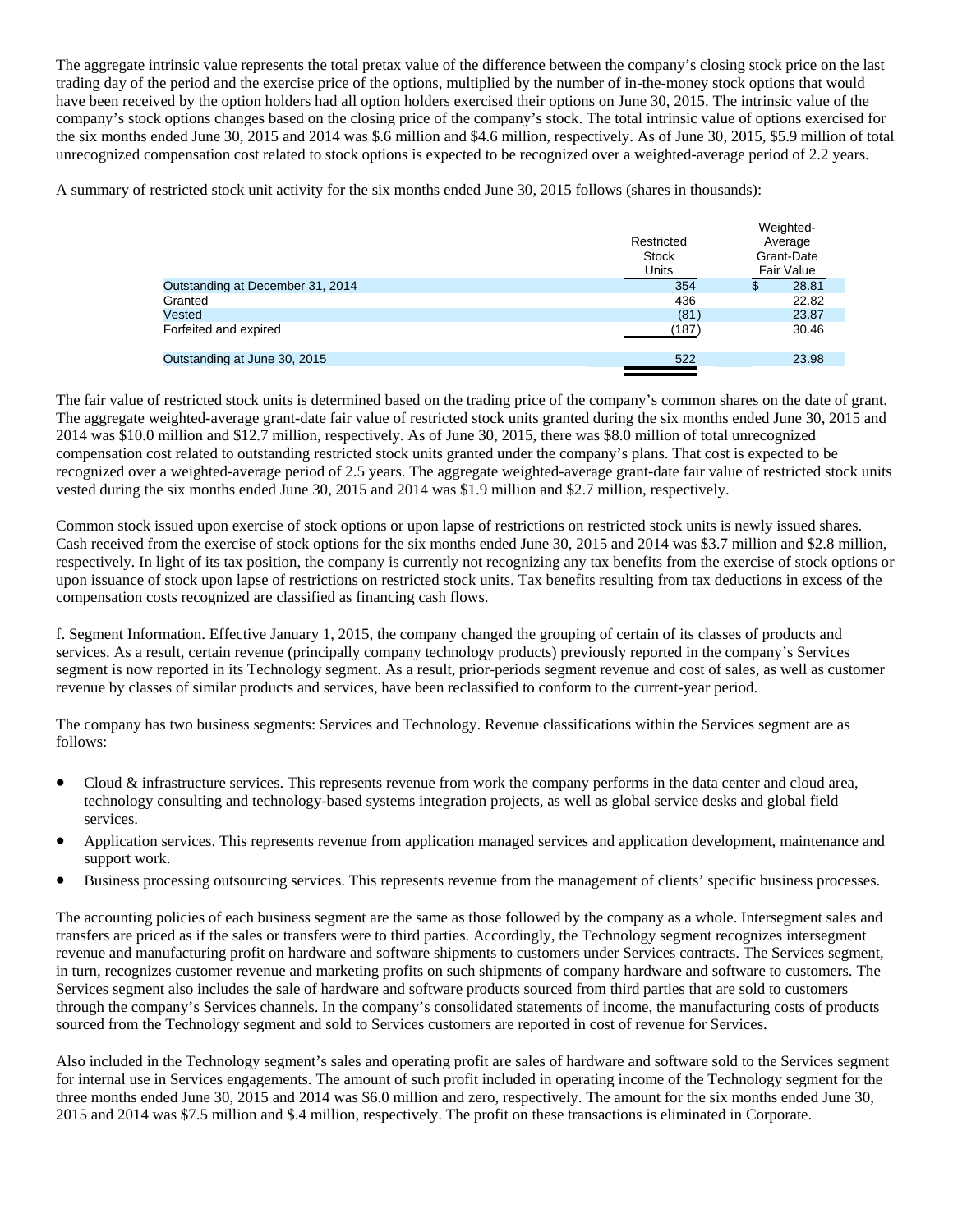The company evaluates business segment performance based on operating income exclusive of pension income or expense, restructuring charges and unusual and nonrecurring items, which are included in Corporate. All other corporate and centrally incurred costs are allocated to the business segments based principally on revenue, employees, square footage or usage.

A summary of the company's operations by business segment for the three and six month periods ended June 30, 2015 and 2014 is presented below (in millions of dollars):

|                                            |                | Total   | Corporate     | Services             |     | Technology |
|--------------------------------------------|----------------|---------|---------------|----------------------|-----|------------|
| <b>Three Months Ended</b><br>June 30, 2015 |                |         |               |                      |     |            |
| <b>Customer revenue</b>                    | $\mathfrak{L}$ | 764.8   |               | \$<br>661.5          | \$  | 103.3      |
| Intersegment                               |                |         | \$<br>(22.0)  | $\cdot$ 1            |     | 21.9       |
|                                            |                |         |               |                      |     |            |
| <b>Total revenue</b>                       | \$             | 764.8   | \$<br>(22.0)  | \$<br>661.6          | S   | 125.2      |
|                                            |                |         |               |                      |     |            |
| Operating loss                             |                | (49.5)  | (83.3)        | 14.3                 |     | 19.5       |
| <b>Three Months Ended</b><br>June 30, 2014 |                |         |               |                      |     |            |
| Customer revenue                           | $\mathfrak{s}$ | 806.4   |               | \$<br>703.4          | \$  | 103.0      |
| Intersegment                               |                |         | \$<br>(7.8)   | $\cdot$ 1            |     | 7.7        |
| <b>Total revenue</b>                       | \$             | 806.4   | \$<br>(7.8)   | \$<br>703.5          | \$. | 110.7      |
| Operating income                           |                | 15.8    | \$<br>(14.7)  | 25.6                 |     | 4.9        |
| Six Months Ended<br>June 30, 2015          |                |         |               |                      |     |            |
| <b>Customer revenue</b>                    | $\mathfrak{L}$ | 1,486.0 |               | \$<br>1,300.5        | \$  | 185.5      |
| Intersegment                               |                |         | \$<br>(28.7)  | $\cdot$ 1            |     | 28.6       |
| <b>Total revenue</b>                       | \$             | 1,486.0 | \$<br>(28.7)  | \$<br>1,300.6        |     | 214.1      |
| Operating loss                             |                | (79.5)  | \$<br>(109.4) | 5.8                  |     | 24.1       |
| <b>Six Months Ended</b><br>June 30, 2014   |                |         |               |                      |     |            |
| <b>Customer revenue</b>                    | $\mathfrak{L}$ | 1,568.1 |               | \$<br>1,385.1        | \$  | 183.0      |
| Intersegment                               |                |         | \$<br>(13.9)  | $\cdot$ <sup>3</sup> |     | 13.6       |
| <b>Total revenue</b>                       | S              | 1,568.1 | \$<br>(13.9)  | \$<br>1,385.4        | S   | 196.6      |
| Operating income (loss)                    | \$             | (4.1)   | \$<br>(30.9)  | 36.0                 |     | (9.2)      |

Presented below is a reconciliation of total business segment operating income to consolidated income (loss) before income taxes (in millions of dollars):

|                                         | Three Months<br>Ended June 30 |        |  | Six Months<br>Ended June 30 |  |        |  |        |
|-----------------------------------------|-------------------------------|--------|--|-----------------------------|--|--------|--|--------|
|                                         |                               | 2015   |  | 2014                        |  | 2015   |  | 2014   |
| Total segment operating income          |                               | 33.8   |  | 30.5                        |  | 29.9   |  | 26.8   |
| Interest expense                        |                               | (2.7)  |  | (2.3)                       |  | (5.3)  |  | (4.3)  |
| Other income (expense), net             |                               | 1.4    |  | (2.5)                       |  | 6.3    |  | (12.3) |
| Cost reduction charges                  |                               | (52.6) |  |                             |  | (52.6) |  |        |
| Corporate and eliminations              |                               | (30.7) |  | (14.7)                      |  | (56.8) |  | (30.9) |
|                                         |                               |        |  |                             |  |        |  |        |
| Total income (loss) before income taxes |                               | (50.8) |  | 11.0                        |  | (78.5) |  | (20.7  |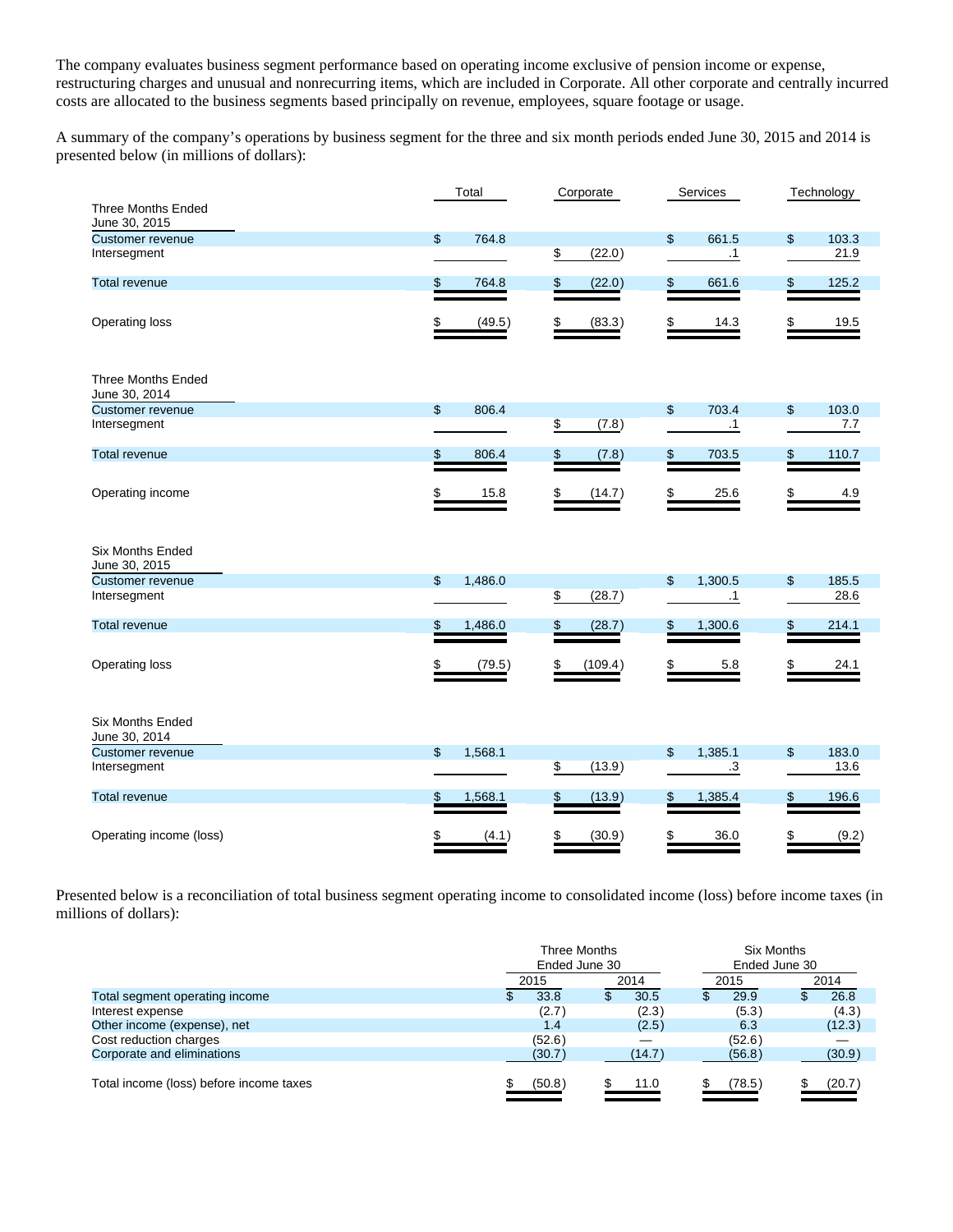Customer revenue by classes of similar products or services, by segment, is presented below (in millions of dollars):

|                                          | Three Months<br>Ended June 30 |              | <b>Six Months</b><br>Ended June 30 |             |
|------------------------------------------|-------------------------------|--------------|------------------------------------|-------------|
|                                          | 2015                          | 2014         | 2015                               | 2014        |
| <b>Services</b>                          |                               |              |                                    |             |
| Cloud & infrastructure services          | \$<br>387.7                   | \$.<br>430.8 | \$<br>766.1                        | \$<br>850.2 |
| Application services                     | 217.5                         | 205.1        | 419.9                              | 401.3       |
| Business processing outsourcing services | 56.3                          | 67.5         | 114.5                              | 133.6       |
|                                          | 661.5                         | 703.4        | 1,300.5                            | 1,385.1     |
| Technology                               | 103.3                         | 103.0        | 185.5                              | 183.0       |
| Total                                    | 764.8                         | 806.4<br>\$  | 1,486.0                            | 1,568.1     |
|                                          |                               |              |                                    |             |

Geographic information about the company's revenue, which is principally based on location of the selling organization, is presented below (in millions of dollars):

|                      | Three Months  |       | Six Months    |          |  |  |
|----------------------|---------------|-------|---------------|----------|--|--|
|                      | Ended June 30 |       | Ended June 30 |          |  |  |
|                      | 2015          | 2014  | 2015          | 2014     |  |  |
| <b>United States</b> | 383.9         | 308.4 | 725.9         | 619.7    |  |  |
| United Kingdom       | 83.6          | 126.6 | 171.5         | 222.9    |  |  |
| Other international  | 297.3         | 371.4 | 588.6         | 725.5    |  |  |
|                      |               |       |               |          |  |  |
| Total                | 764.8         | 806.4 | .486.0        | 568.1. ا |  |  |
|                      |               |       |               |          |  |  |

g. Accumulated Other Comprehensive Income. Accumulated other comprehensive loss as of December 31, 2014 and June 30, 2015 is as follows (in millions of dollars):

|                                                                     |              | Total      |   | Translation<br>Adjustments | Postretirement<br><b>Plans</b> |
|---------------------------------------------------------------------|--------------|------------|---|----------------------------|--------------------------------|
| Balance at December 31, 2014                                        | $\mathbf{E}$ | (4, 113.4) | S | (737.8)                    | (3,375.6)                      |
| Other comprehensive income before reclassifications                 |              | (10.0)     |   | (15.4)                     | 5.4                            |
| Amounts reclassified from accumulated other comprehensive<br>income |              | 90.8       |   |                            | 90.8                           |
| Current period other comprehensive income                           |              | 80.8       |   | (15.4)                     | 96.2                           |
| Balance at June 30, 2015                                            |              | (4,032.6)  |   | (753.2)                    | (3,279.4)                      |

Amounts related to postretirement plans not reclassified in their entirety out of accumulated other comprehensive income for the three and six months ended June 30, 2015 and 2014 were as follows (in millions of dollars):

|                     |                           | Three Months Ended June 30 | Six Months Ended June 30 |       |
|---------------------|---------------------------|----------------------------|--------------------------|-------|
|                     | 2015                      | 2014                       | 2015                     | 2014  |
| Amortization of:    |                           |                            |                          |       |
| Prior service cost* | \$<br>$\left( .7 \right)$ | \$.                        | \$<br>(1.5)              | \$    |
| Actuarial losses*   | 47.0                      | 37.3                       | 95.3                     | 75.3  |
| Curtailment gain*   |                           | (6, 6)                     |                          | (.6)  |
| Total before tax    | 46.3                      | 36.8                       | 93.8                     | 74.8  |
| Income tax benefit  |                           | (1.5)                      | (3.0)                    | (2.9) |
| Net of tax          | 45.6                      | 35.3                       | 90.8                     | 71.9  |
|                     |                           |                            |                          |       |

\* These items are included in net periodic postretirement cost (see note (c)).

Noncontrolling interests as of December 31, 2014 and June 30, 2015 are as follows (in millions of dollars):

|                                | Noncontrolling<br>Interests |
|--------------------------------|-----------------------------|
| Balance at December 31, 2014   | 7.6                         |
| Net income                     | 4.5                         |
| <b>Translation adjustments</b> | .9                          |
| Postretirement plans           | 2.6                         |
| Balance at June 30, 2015       |                             |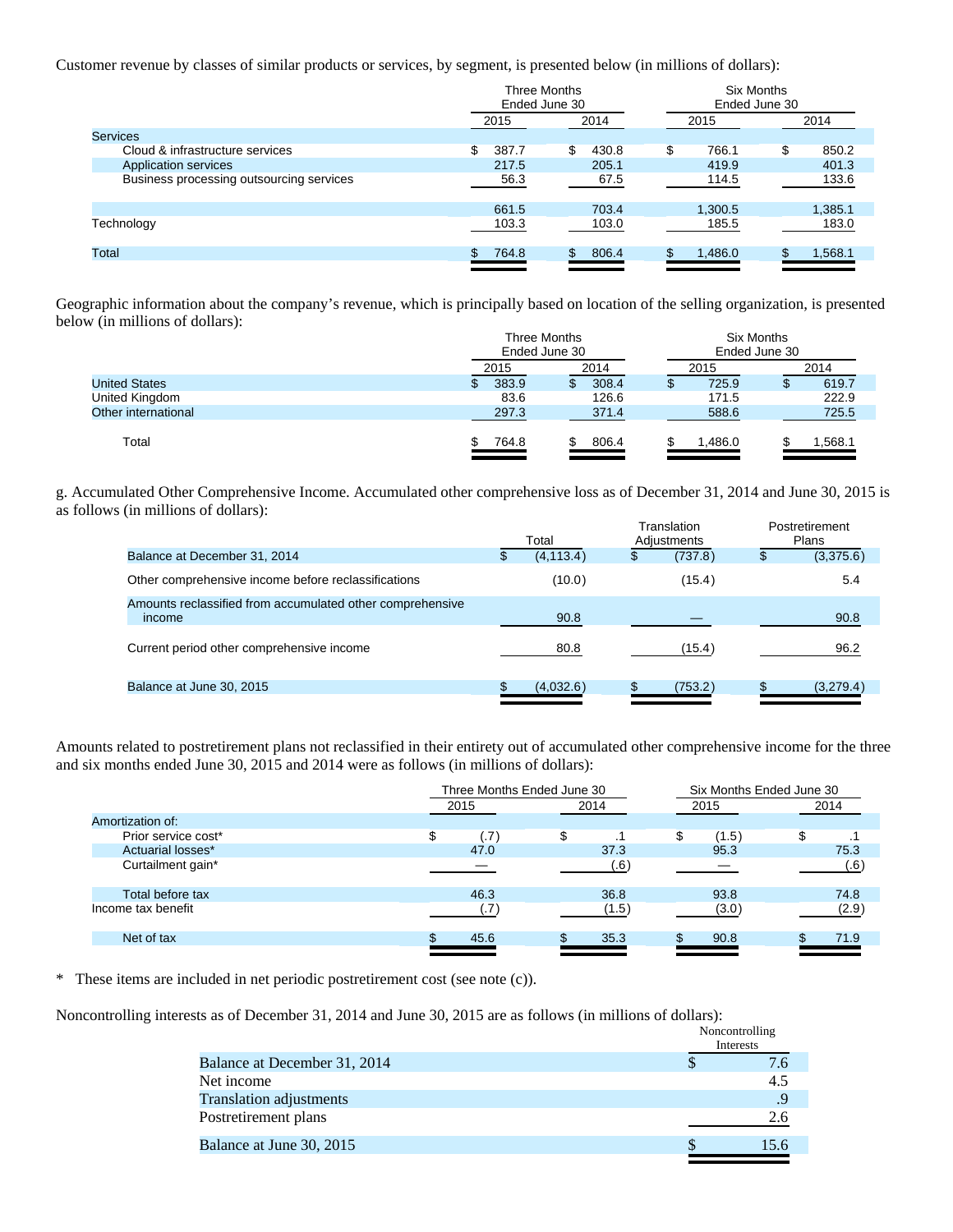h. Supplemental Cash Flow Information. Cash paid, net of refunds, during the six months ended June 30, 2015 and 2014 for income taxes was \$43.6 million and \$42.8 million, respectively.

Cash paid during the six months ended June 30, 2015 and 2014 for interest was \$6.9 million and \$6.6 million, respectively.

i. Commitments and Contingencies. There are various lawsuits, claims, investigations and proceedings that have been brought or asserted against the company, which arise in the ordinary course of business, including actions with respect to commercial and government contracts, labor and employment, employee benefits, environmental matters, intellectual property, and non-income tax and employment compensation in Brazil. The company records a provision for these matters when it is both probable that a liability has been incurred and the amount of the loss can be reasonably estimated. Any provisions are reviewed at least quarterly and are adjusted to reflect the impact and status of settlements, rulings, advice of counsel and other information and events pertinent to a particular matter.

The company believes that it has valid defenses with respect to legal matters pending against it. Based on its experience, the company also believes that the damage amounts claimed in the lawsuits disclosed below are not a meaningful indicator of the company's potential liability. Litigation is inherently unpredictable, however, and it is possible that the company's results of operations or cash flow could be materially affected in any particular period by the resolution of one or more of the legal matters pending against it.

In April 2007, the Ministry of Justice of Belgium sued Unisys Belgium SA-NV, a Unisys subsidiary (Unisys Belgium), in the Court of First Instance of Brussels. The Belgian government had engaged the company to design and develop software for a computerized system to be used to manage the Belgian court system. The Belgian State terminated the contract and in its lawsuit has alleged that the termination was justified because Unisys Belgium failed to deliver satisfactory software in a timely manner. It claims damages of approximately 28 million Euros. Unisys Belgium filed its defense and counterclaim in April 2008, in the amount of approximately 18.5 million Euros. The company believes it has valid defenses to the claims and contends that the Belgian State's termination of the contract was unjustified.

The company's Brazilian operations, along with those of many other companies doing business in Brazil, are involved in various litigation matters, including numerous governmental assessments related to indirect and other taxes, as well as disputes associated with former employees and contract labor. The tax-related matters pertain to value added taxes, customs, duties, sales and other nonincome related tax exposures. The labor-related matters include claims related to compensation matters. The company believes that appropriate accruals have been established for such matters based on information currently available. At June 30, 2015, excluding those matters that have been assessed by management as being remote as to the likelihood of ultimately resulting in a loss, the amount related to unreserved tax-related matters, inclusive of any related interest, is estimated to be up to approximately \$115 million.

The company has been involved in a matter arising from the sale of its Health Information Management (HIM) business to Molina Information Systems, LLC (Molina) under a 2010 Asset Purchase Agreement (APA). The HIM business provided system solutions and services to state governments, including the state of Idaho, for administering Medicaid programs. In August 2012, Molina sued the company in Federal District Court in Delaware alleging breaches of contract, negligent misrepresentation and intentional misrepresentation with respect to the APA and the Medicaid contract with Idaho. Molina sought compensatory damages, punitive damages, lost profits, indemnification, and declaratory relief. Molina alleged losses of approximately \$35 million in the complaint. In June 2013, the District Court granted the company's motion to dismiss the complaint and allowed Molina to replead certain claims and file an amended complaint. In August 2013, Molina filed an amended complaint. The company filed a motion to dismiss the amended complaint. On September 2, 2014, the District Court granted the company's motion to dismiss the negligent misrepresentation claim, but denied the company's motion with respect to Molina's intentional misrepresentation and breach of contract claims. The litigation continues on the remaining claims.

On June 26, 2014, the State of Louisiana filed a Petition for Damages against, among other defendants, the company and Molina Information Systems, LLC, in the Parish of East Baton Rouge, 19th Judicial District. The State alleges that between 1989 and 2012 the defendants, each acting successively as the State's Medicaid fiscal intermediary, utilized an incorrect reimbursement formula for the payment of pharmaceutical claims causing the State to pay excessive amounts for prescription drugs. The company believes that it has valid defenses to Louisiana's claims and is asserting them in the pending litigation.

With respect to the specific legal proceedings and claims described above, except as otherwise noted, either (i) the amount or range of possible losses in excess of amounts accrued, if any, is not reasonably estimable or (ii) the company believes that the amount or range of possible losses in excess of amounts accrued that are estimable would not be material.

Litigation is inherently unpredictable and unfavorable resolutions could occur. Accordingly, it is possible that an adverse outcome from such matters could exceed the amounts accrued in an amount that could be material to the company's financial condition, results of operations and cash flows in any particular reporting period.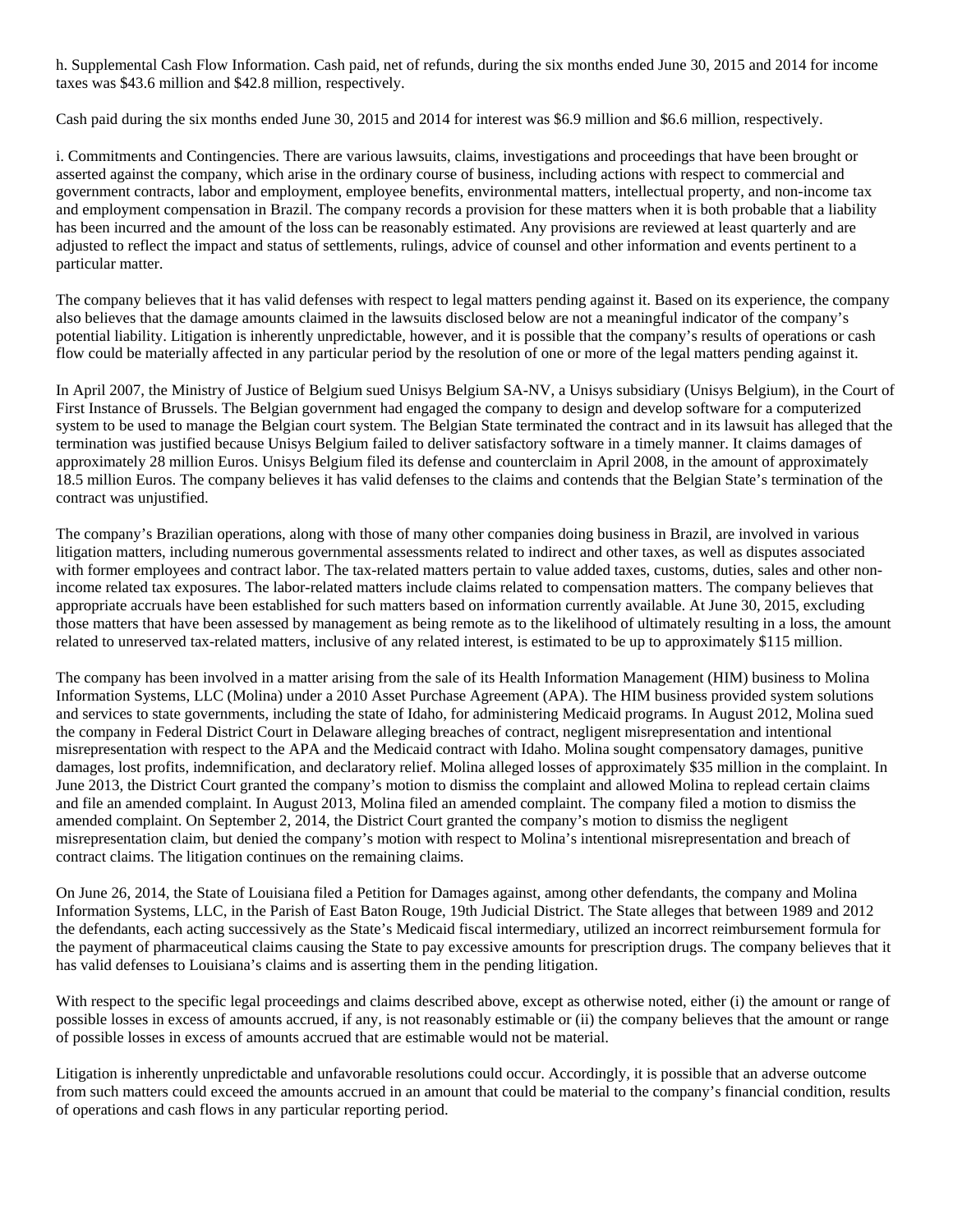Notwithstanding that the ultimate results of the lawsuits, claims, investigations and proceedings that have been brought or asserted against the company are not currently determinable, the company believes that at June 30, 2015, it has adequate provisions for any such matters.

j. Income Taxes. Accounting rules governing income taxes require that deferred tax assets and liabilities be recognized using enacted tax rates for the effect of temporary differences between the book and tax bases of recorded assets and liabilities. These rules also require that deferred tax assets be reduced by a valuation allowance if it is more likely than not that some portion or the entire deferred tax asset will not be realized.

The company evaluates the realizability of its deferred tax assets by assessing its valuation allowance and by adjusting the amount of such allowance, if necessary. The factors used to assess the likelihood of realization are the company's historical profitability, forecast of future taxable income and available tax-planning strategies that could be implemented to realize the net deferred tax assets. The company uses tax-planning strategies to realize or renew net deferred tax assets to avoid the potential loss of future tax benefits.

A full valuation allowance is currently maintained for all U.S. and certain foreign deferred tax assets in excess of deferred tax liabilities. The company will record a tax provision or benefit for those international subsidiaries that do not have a full valuation allowance against their net deferred tax assets. Any profit or loss recorded for the company's U.S. operations will have no provision or benefit associated with it due to full valuation allowance, except with respect to refundable tax credits and withholding taxes not creditable against future taxable income. As a result, the company's provision or benefit for taxes may vary significantly depending on the geographic distribution of income.

k. Foreign Currency Translation. In January of 2014, the Venezuelan government announced that the exchange rate to be applied to the settlement of certain transactions, including foreign investments and royalties would be changed to the Complementary System of Foreign Currency Administration (SICAD I) auction rate. As a result, the company changed the exchange rate used to remeasure its Venezuelan subsidiary's financial statements in U.S. dollars from the official rate of 6.3 bolivars to the SICAD I rate.

In February 2015, the Venezuelan government merged two supplementary foreign currency exchange systems, SICAD I and SICAD II, into a single mechanism called SICAD. The company believes that using the SICAD exchange rate is economically representative of what it might expect to receive in a dividend transaction.

At June 30, 2015, the company's operations in Venezuela had net monetary assets denominated in local currency of approximately \$7 million. As indicated above, the SICAD exchange rate is determined by periodic auctions and, therefore, the potential exists for it to change significantly in future quarters.

Additionally, the Venezuelan government may make further changes or introduce new exchange rate mechanisms which could result in further changes in the exchange rate used by the company to remeasure its Venezuelan subsidiary's financial statements in U.S. dollars.

l. Stockholder's Equity. On March 1, 2014, all of the outstanding shares of 6.25% mandatory convertible preferred stock (2,587,400 shares) were automatically converted (in accordance with its terms) into 6,912,756 shares of the company's common stock. Because March 1, 2014 was not a business day, the mandatory conversion was effected on Monday, March 3, 2014.

m. Accounting Standards. In May of 2014, the Financial Accounting Standards Board issued a new revenue recognition standard entitled "Revenue from Contracts with Customers." The objective of the standard is to establish the principles that an entity shall apply to report useful information to users of financial statements about the nature, amount, timing, and uncertainty of revenue and cash flows from a contract with a customer. The standard is effective for annual reporting periods beginning after December 15, 2016, which for the company is January 1, 2017. Earlier application is not permitted. The standard allows for either "full retrospective" adoption, meaning the standard is applied to all periods presented, or "modified retrospective" adoption, meaning the standard is applied only to the most current period presented in the financial statements. The company is currently assessing which method it will choose for adoption, and is evaluating the impact of the adoption on its consolidated results of operations and financial position.

Item 2. Management's Discussion and Analysis of Financial Condition and Results of Operations.

### **MANAGEMENT'S DISCUSSION AND ANALYSIS OF FINANCIAL CONDITION AND RESULTS OF OPERATIONS**

#### **Overview**

In April 2015, in connection with organizational initiatives to create a more competitive cost structure and rebalance the company's global skill set, the company announced a plan to incur pretax restructuring charges estimated at approximately \$300 million over the next several quarters. The company expects to generate annualized cost savings of approximately \$200 million from this program by the end of 2016.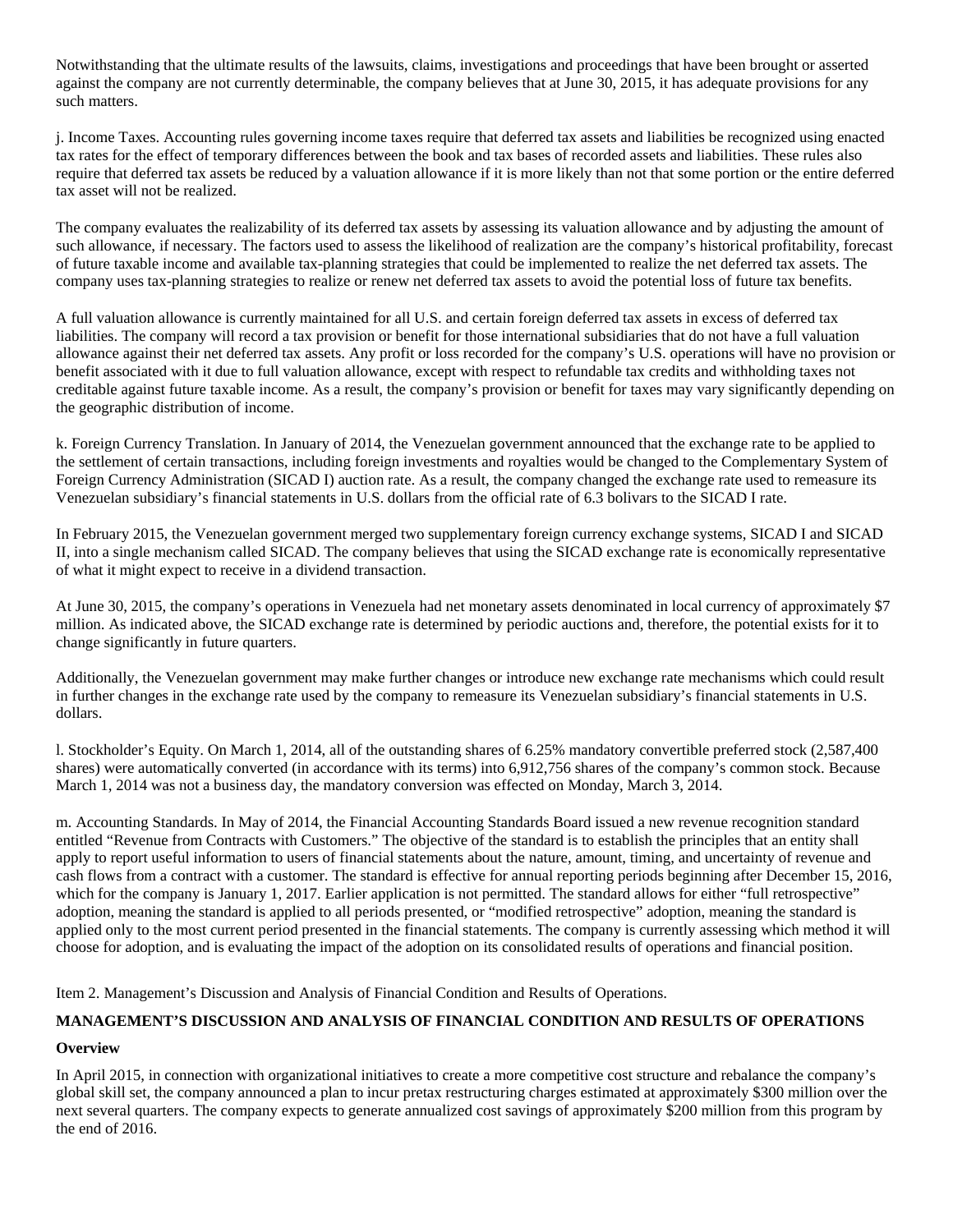During the three months ended June 30, 2015, the company recognized pretax charges of \$52.6 million in connection with this plan, principally related to a reduction in employees. The charges related to workforce reductions were \$42.5 million, principally related to severance costs, and were comprised of: (a) charges of \$25.4 million for 530 employees in the U.S. and (b) charges of \$17.1 million for 413 employees outside the U.S. In addition, the company recorded pretax charges of \$10.1 million related to asset impairments and other expenses related to the cost reduction effort.

The pretax charges were recorded in the following statement of income classifications: cost of revenue – services, \$13.3 million; cost of revenue – technology, \$.1 million; selling, general and administrative expenses, \$27.5 million; and research and development expenses, \$11.7 million.

The company's results in the first half of 2015 were impacted by the charges referred to above as well as the negative impact of foreign currency fluctuations. The company reported a first half 2015 net loss attributable to Unisys Corporation common shareholders of \$101.4 million, or a loss of \$2.03 per diluted share, compared with first half 2014 net loss attributable to Unisys Corporation common shareholders of \$65.6 million, or \$1.35 per diluted share. The first half of 2015 includes after tax cost reduction charges (discussed above) of \$48.6 million, or \$.97 per diluted share.

Revenue for the six months ended June 30, 2015 declined 5 percent to \$1,486.0 million compared with \$1,568.1 million for the six months ended June 30, 2014, principally due to an 8-percentage-point negative impact of foreign currency fluctuations.

#### **Results of operations**

#### *Company results*

#### *Three months ended June 30, 2015 compared with the three months ended June 30, 2014*

Revenue for the quarter ended June 30, 2015 was \$764.8 million compared with \$806.4 million for the second quarter of 2014, a decrease of 5% from the prior year. Foreign currency fluctuations had a 9-percentage-point negative impact on revenue in the current period compared with the year-ago period.

Services revenue decreased 6% and Technology revenue was flat in the current quarter compared with the year-ago period. U.S. revenue increased 24% in the second quarter compared with the year-ago period, principally due to an increase in Technology revenue. International revenue decreased 24% in the current quarter due to declines in all regions. Foreign currency had a 14 percentage-point negative impact on international revenue in the three months ended June 30, 2015 compared with the three months ended June 30, 2014.

Total gross profit margin was 16.3% in the three months ended June 30, 2015 compared with 20.5% in the three months ended June 30, 2014. The decline was due to the cost reduction charges of \$13.4 million, higher pension expense of \$7.0 million as well as lower margins in both the Technology and Services segments.

Selling, general and administrative expense in the three months ended June 30, 2015 was \$145.4 million (19.0% of revenue) compared with \$133.6 million (16.6% of revenue) in the year-ago period. The increase principally reflects cost reduction charges of \$27.5 million. Before these charges, selling, general and administrative expenses declined.

Research and development (R&D) expenses in the second quarter of 2015 were \$28.4 million compared with \$15.8 million in the second quarter of 2014. The increase principally reflects the cost reduction charges of \$11.7 million.

For the second quarter of 2015, the company reported an operating loss of \$49.5 million compared with an operating profit of \$15.8 million in the second quarter of 2014. The current year loss principally reflects the cost reduction charges of \$52.6 million as well as higher pension expense.

For the three months ended June 30, 2015, pension expense was \$26.4 million compared with pension expense of \$17.9 million for the three months ended June 30, 2014. For the full year 2015, the company expects to recognize pension expense of approximately \$109 million compared with \$73.8 million for the full year of 2014. The company records pension income or expense, as well as other employee-related costs such as payroll taxes and medical insurance costs, in operating income in the following income statement categories: cost of revenue; selling, general and administrative expenses; and research and development expenses. The amount allocated to each category is principally based on where the salaries of active employees are charged.

Interest expense for the three months ended June 30, 2015 was \$2.7 million compared with \$2.3 million for the three months ended June 30, 2014.

Other income (expense), net was income of \$1.4 million in the second quarter of 2015 compared with expense of \$2.5 million in 2014. Included in the second quarter of 2015 and 2014 were foreign exchange gains of \$2.9 million and foreign exchange losses of \$4.0 million, respectively.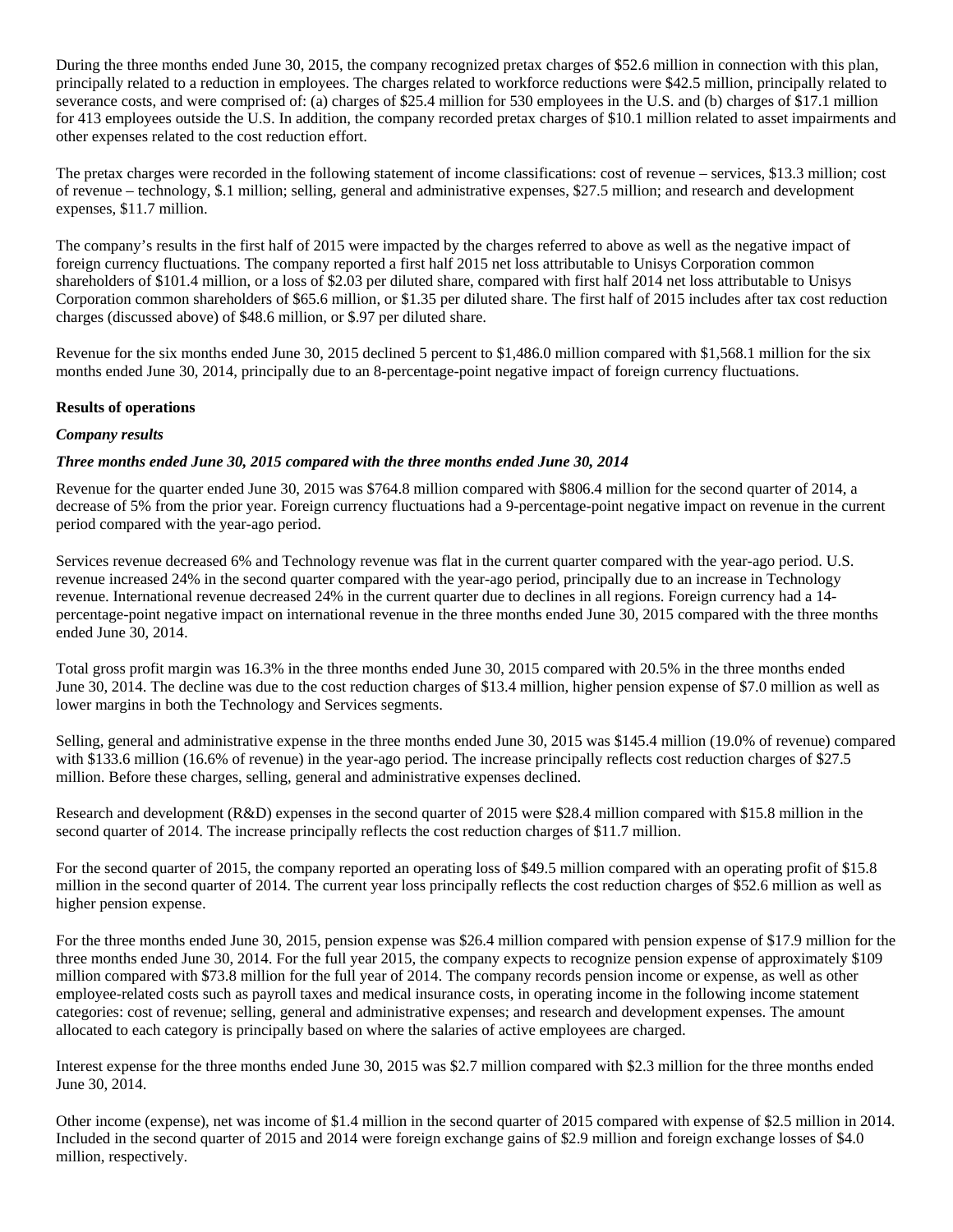The loss before income taxes for the three months ended June 30, 2015 was \$50.8 million compared with income of \$11.0 million for the three months ended June 30, 2014. The current year loss principally reflects the cost reduction charges of \$52.6 million as well as higher pension expense. The provision for income taxes was \$5.1 million in the current quarter compared with \$19.9 million in the year-ago period As discussed in note (j) of the Notes to Consolidated Financial Statements, the company evaluates quarterly the realizability of its deferred tax assets by assessing its valuation allowance and by adjusting the amount of such allowance, if necessary. The company records a tax provision or benefit for those international subsidiaries that do not have a full valuation allowance against their net deferred tax assets. Any profit or loss recorded for the company's U.S. operations has no provision or benefit associated with it due to a full valuation allowance. As a result, the company's provision or benefit for taxes may vary significantly quarter to quarter depending on the geographic distribution of income.

The net loss attributable to Unisys Corporation common shareholders for the three months ended June 30, 2015 was \$58.2 million, or a loss of \$1.17 per diluted share, compared with net loss attributable to Unisys Corporation common shareholders of \$12.1 million, or \$.24 per diluted share, for the three months ended June 30, 2014. The current year loss principally reflects the cost reduction charges of \$48.6 million as well as higher pension expense.

#### *Six months ended June 30, 2015 compared with the six months ended June 30, 2014*

Revenue for the six months ended June 30, 2015 was \$1,486.0 million compared with \$1,568.1 million for the six months ended June 30, 2014, a decline of 5%. Foreign currency fluctuations had an 8-percentage-point negative impact on revenue in the current period compared with the year-ago period.

Services revenue decreased 6% and Technology revenue increased 1% in the first half of 2015 compared with the year-ago period. U.S. revenue increased 17% in the first half of 2015 compared with the year-ago period, principally due to an increase in Technology revenue. International revenue decreased 20% in the current period due to declines in all regions. Foreign currency had a 12 percentage-point negative impact on international revenue in the six months ended June 30, 2015 compared with the six months ended June 30, 2014.

Total gross profit margin was 16.2% in the six months ended June 30, 2015 compared with 19.0% in the six months ended June 30, 2014. The decline was due to the cost reduction charges of \$13.4 million, higher pension expense of \$13.7 million as well as lower margins in the Services segment.

Selling, general and administrative expense in the six months ended June 30, 2015 was \$274.2 million (18.5% of revenue) compared with \$272.1 million (17.4% of revenue) in the year-ago period. The current period includes cost reduction charges of \$27.5 million. Before these charges, selling, general and administrative expenses declined.

Research and development (R&D) expenses in the first half of 2015 were \$46.6 million compared with \$30.2 million in the first half of 2014. The increase principally reflects the cost reduction charges of \$11.7 million.

For the first half of 2015, the company reported an operating loss of \$79.5 million compared with an operating loss of \$4.1 million in the first half of 2014. The current year loss principally reflects the cost reduction charges of \$52.6 million as well as higher pension expense.

For the six months ended June 30, 2015, pension expense was \$54.3 million compared with pension expense of \$37.4 million for the six months ended June 30, 2014.

Interest expense for the six months ended June 30, 2015 was \$5.3 million compared with \$4.3 million for the six months ended June 30, 2014.

Other income (expense), net was income of \$6.3 million in the first half of 2015 compared with expense of \$12.3 million in 2014. Included in the first half of 2015 and 2014 were foreign exchange gains of \$6.3 million and foreign exchange losses of \$13.1 million, respectively.

Income before income taxes for the six months ended June 30, 2015 was a loss of \$78.5 million compared with a loss of \$20.7 million for the six months ended June 30, 2014. The current period loss principally reflects the cost reduction charges of \$52.6 million as well as higher pension expense. The provision for income taxes was \$18.4 million in the current period compared with \$35.9 million in the year-ago period.

#### *Segment results*

Effective January 1, 2015, the company changed the grouping of certain of its classes of products and services. As a result, certain revenue (principally company technology products) previously reported in the company's Services segment is now reported in its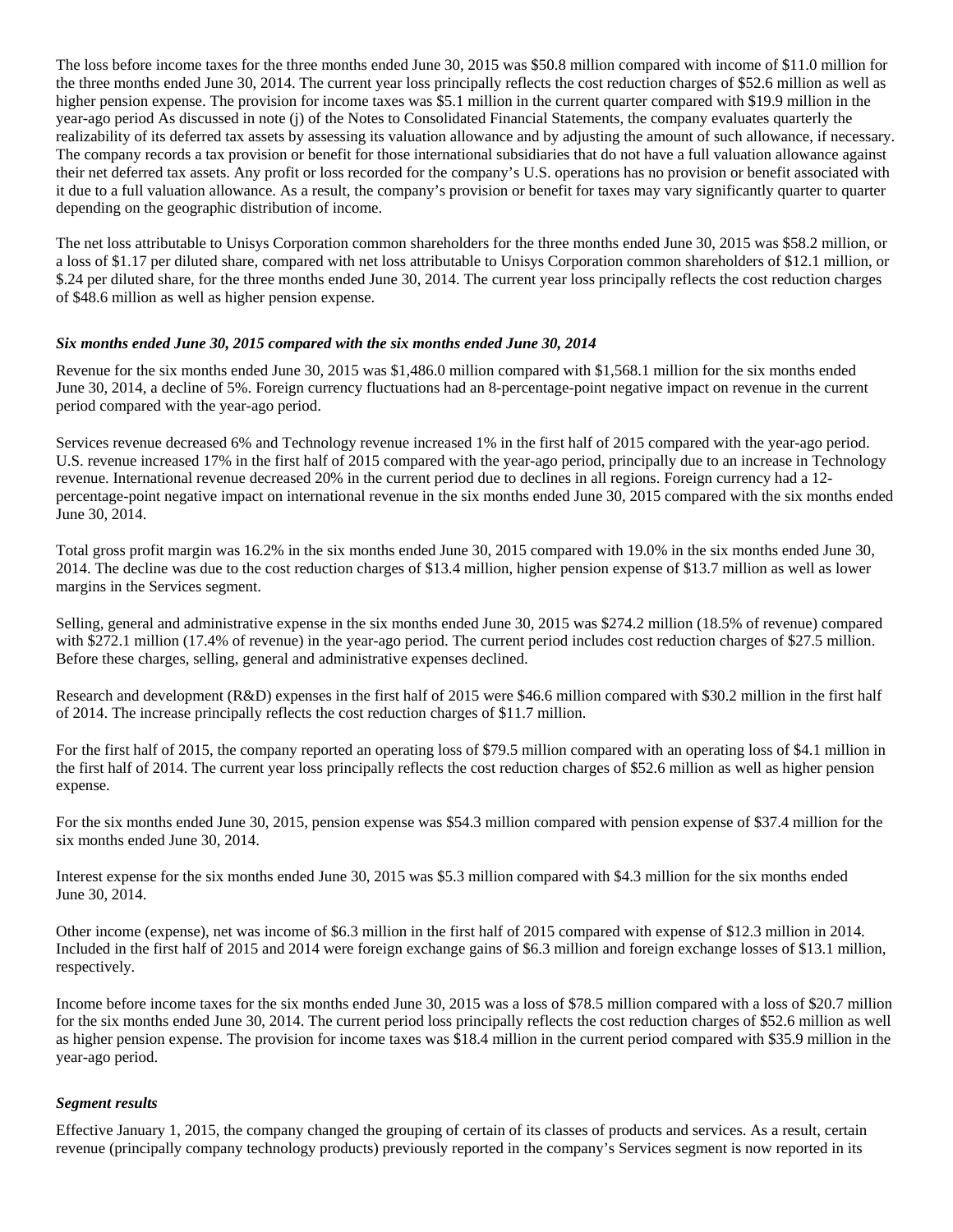Technology segment. As a result, prior-periods segment revenue and cost of sales, as well as customer revenue by classes of similar products and services, have been reclassified to conform to the current-year period.

The company has two business segments: Services and Technology. Revenue classifications within the Services segment are as follows:

- Cloud & infrastructure services. This represents revenue from work the company performs in the data center and cloud area, technology consulting and technology-based systems integration projects, as well as global service desks and global field services.
- Application services. This represents revenue from application managed services and application development, maintenance and support work.
- Business processing outsourcing services. This represents revenue from the management of clients' specific business processes.

The accounting policies of each business segment are the same as those followed by the company as a whole. Intersegment sales and transfers are priced as if the sales or transfers were to third parties. Accordingly, the Technology segment recognizes intersegment revenue and manufacturing profit on hardware and software shipments to customers under Services contracts. The Services segment, in turn, recognizes customer revenue and marketing profits on such shipments of company hardware and software to customers. The Services segment also includes the sale of hardware and software products sourced from third parties that are sold to customers through the company's Services channels. In the company's consolidated statements of income, the manufacturing costs of products sourced from the Technology segment and sold to Services customers are reported in cost of revenue for Services.

Also included in the Technology segment's sales and operating profit are sales of hardware and software sold to the Services segment for internal use in Services engagements. The amount of such profit included in operating income of the Technology segment for the three months ended June 30, 2015 and 2014 was \$6.0 million and zero, respectively. The amount for the six months ended June 30, 2015 and 2014 was \$7.5 million and \$.4 million, respectively. The profit on these transactions is eliminated in Corporate.

The company evaluates business segment performance based on operating income exclusive of pension income or expense, restructuring charges and unusual and nonrecurring items, which are included in Corporate. All other corporate and centrally incurred costs are allocated to the business segments based principally on revenue, employees, square footage or usage.

#### *Three months ended June 30, 2015 compared with the three months ended June 30, 2014*

Information by business segment is presented below (in millions of dollars):

|                                            |                | Total  | Eliminations |        |     | Services  | Technology  |
|--------------------------------------------|----------------|--------|--------------|--------|-----|-----------|-------------|
| <b>Three Months Ended</b><br>June 30, 2015 |                |        |              |        |     |           |             |
| <b>Customer revenue</b>                    | $\mathfrak{L}$ | 764.8  |              |        | \$  | 661.5     | \$<br>103.3 |
| Intersegment                               |                |        | \$           | (22.0) |     | $\cdot$ 1 | 21.9        |
| <b>Total revenue</b>                       |                | 764.8  |              | (22.0) | \$. | 661.6     | \$<br>125.2 |
| Gross profit percent                       |                | 16.3%  |              |        |     | 15.7%     | 43.9%       |
| Operating profit (loss) percent            |                | (6.5)% |              |        |     | 2.2%      | 15.6%       |
| <b>Three Months Ended</b><br>June 30, 2014 |                |        |              |        |     |           |             |
| <b>Customer revenue</b>                    | $\mathbf{\$}$  | 806.4  |              |        | \$  | 703.4     | \$<br>103.0 |
| Intersegment                               |                |        | \$           | (7.8)  |     | $\cdot$ 1 | 7.7         |
| <b>Total revenue</b>                       | \$             | 806.4  | \$           | (7.8)  | \$  | 703.5     | \$<br>110.7 |
| Gross profit percent                       |                | 20.5%  |              |        |     | 16.9%     | 49.8%       |
| Operating profit percent                   |                | 2.0%   |              |        |     | 3.6%      | 4.3%        |
|                                            |                |        |              |        |     |           |             |

Gross profit percent and operating income percent are as a percent of total revenue.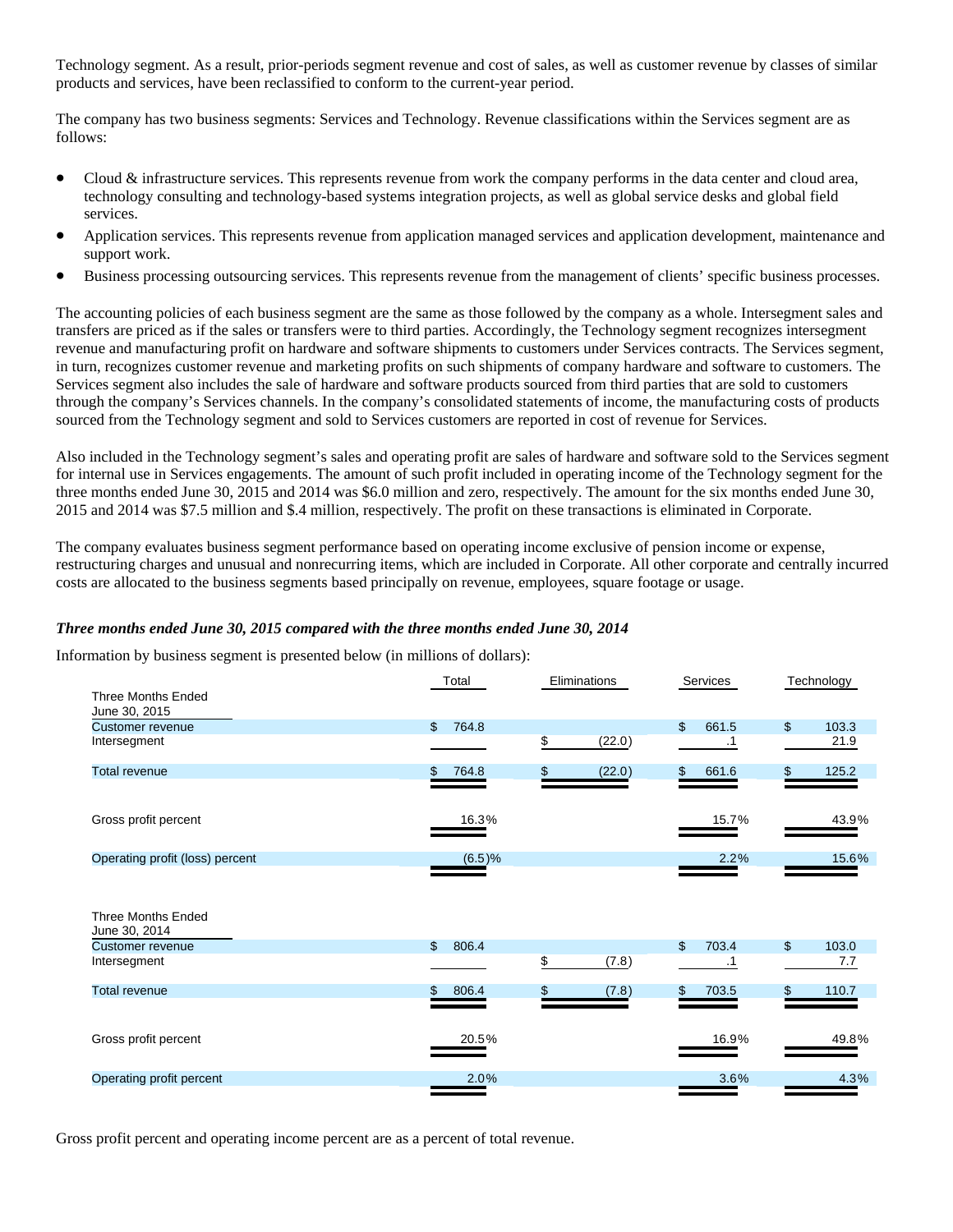Customer revenue by classes of similar products or services, by segment, is presented below (in millions of dollars):

|                                          | Three Months<br>Ended June 30 |             | Percent<br>Change |
|------------------------------------------|-------------------------------|-------------|-------------------|
|                                          | 2015                          | 2014        |                   |
| <b>Services</b>                          |                               |             |                   |
| Cloud & infrastructure services          | \$<br>387.7                   | \$<br>430.8 | $(10.0)\%$        |
| Application services                     | 217.5                         | 205.1       | 6.0%              |
| Business processing outsourcing services | 56.3                          | 67.5        | $(16.6)\%$        |
|                                          | 661.5                         | 703.4       | (6.0)%            |
| Technology                               | 103.3                         | 103.0       | $.3\%$            |
|                                          | 764.8                         | 806.4<br>\$ | (5.2)%            |

In the Services segment, customer revenue was \$661.5 million for the three months ended June 30, 2015, down 6.0% from the three months ended June 30, 2014. Foreign currency translation had a 9 percentage-point negative impact on Services revenue in the current quarter compared with the year-ago period.

Revenue from cloud & infrastructure services was \$387.7 million in the June 2015 quarter down 10.0% compared with the June 2014 quarter. Foreign currency fluctuations had a 9-percentage-point negative impact on cloud & infrastructure services revenue in the current period compared with the year-ago period.

Application services revenue increased 6.0% for the three month period ended June 30, 2015 compared with the three month period ended June 30, 2014. New contract wins at the company's U.S. Federal business were a major contributor to the increase. Foreign currency fluctuations had a 10-percentage-point negative impact on application services revenue in the current period compared with the year-ago period.

Business processing outsourcing services revenue decreased 16.6% in the current quarter compared with the prior-year quarter. Foreign currency fluctuations had a 10-percentage-point negative impact on business processing outsourcing services revenue in the current period compared with the year-ago period.

Services gross profit was 15.7% in the second quarter of 2015 compared with 16.9% in the year-ago period. Services operating income percent was 2.2% in the three months ended June 30, 2015 compared with 3.6% in the three months ended June 30, 2014. Both gross profit and operating profit margins were impacted by start-up costs on new multi-year engagements, as well as lower project work in existing services accounts.

In the Technology segment, customer revenue increased .3% to \$103.3 million in the current quarter compared with \$103.0 million in the year-ago period. Foreign currency translation had a 10 percentage-point negative impact on Technology revenue in the current quarter compared with the year-ago period.

Technology gross profit was 43.9% in the current quarter compared with 49.8% in the year-ago quarter. Technology operating income percent was 15.6% in the three months ended June 30, 2015 compared with 4.3% in the three months ended June 30, 2014. The increase in operating profit percentage principally reflects reductions in selling, general and administrative expenses.

#### *Six months ended June 30, 2015 compared with the six months ended June 30, 2014*

Information by business segment is presented below (in millions of dollars):

|                                   | Total<br><b>Eliminations</b> |        | Services      | Technology  |
|-----------------------------------|------------------------------|--------|---------------|-------------|
| Six Months Ended<br>June 30, 2015 |                              |        |               |             |
| Customer revenue                  | \$<br>1,486.0                |        | \$<br>1,300.5 | \$<br>185.5 |
| Intersegment                      |                              | (28.7) |               | 28.6        |
| Total revenue                     | 1,486.0                      | (28.7) | 1,300.6       | 214.1       |
|                                   |                              |        |               |             |
| Gross profit percent              | 16.2%                        |        | 14.9%         | 46.3%       |
| Operating profit (loss) percent   | (5.3)%                       |        | $.4\%$        | 11.3%       |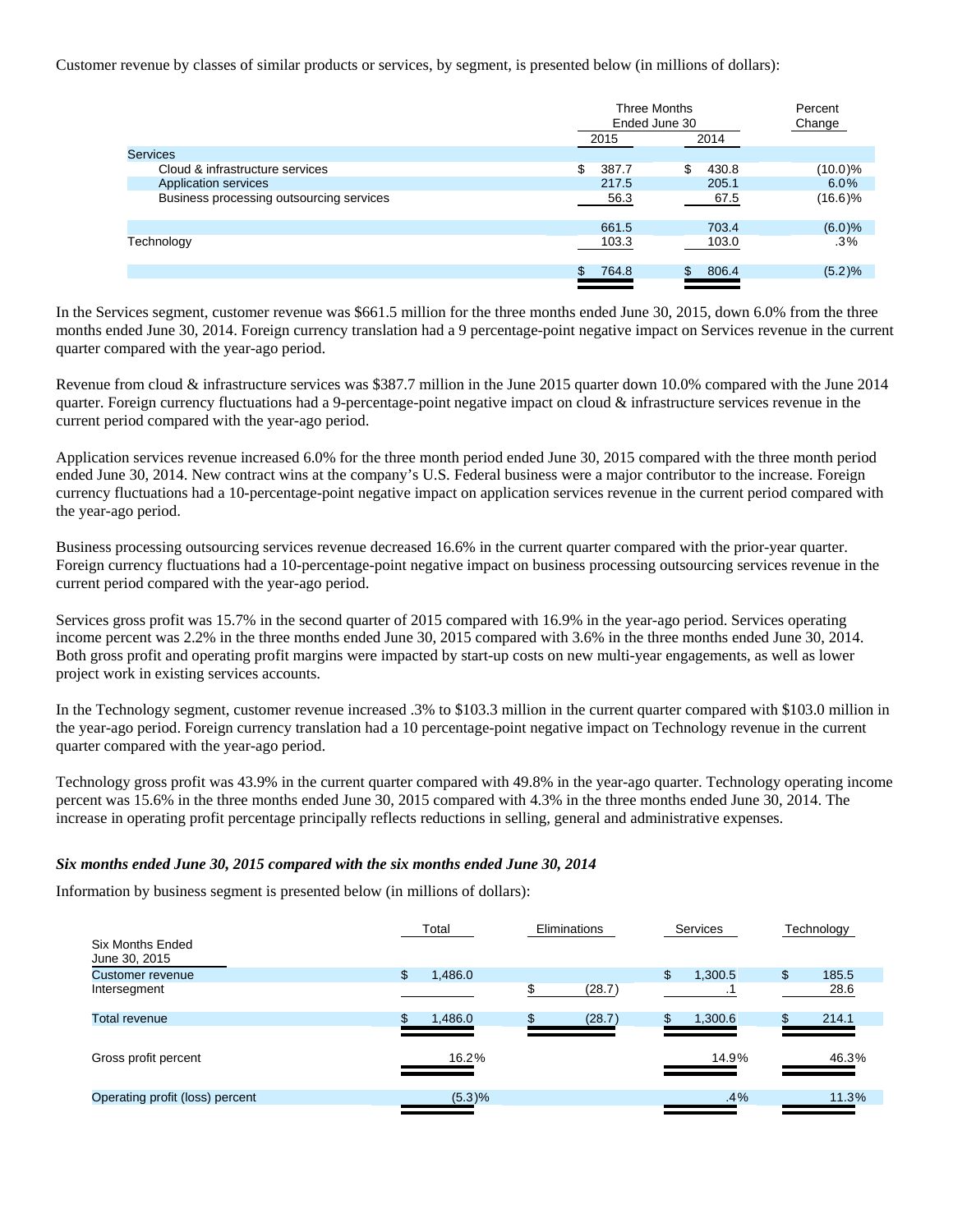| Six Months Ended<br>June 30, 2014 |              |        |               |             |
|-----------------------------------|--------------|--------|---------------|-------------|
| <b>Customer revenue</b>           | \$<br>,568.1 |        | \$<br>1,385.1 | \$<br>183.0 |
| Intersegment                      |              | (13.9) | .3            | 13.6        |
| Total revenue                     | 1,568.1      | (13.9) | 1,385.4       | 196.6       |
|                                   |              |        |               |             |
| Gross profit percent              | 19.0%        |        | 16.3%         | 46.1%       |
|                                   |              |        |               |             |
| Operating profit (loss) percent   | (.3)%        |        | 2.6%          | (4.7)%      |
|                                   |              |        |               |             |

Gross profit percent and operating income percent are as a percent of total revenue.

Customer revenue by classes of similar products or services, by segment, is presented below (in millions of dollars):

|                                          |      | <b>Six Months</b><br>Ended June 30 |                     |  |  |
|------------------------------------------|------|------------------------------------|---------------------|--|--|
|                                          | 2015 |                                    | 2014                |  |  |
| <b>Services</b>                          |      |                                    |                     |  |  |
| Cloud & infrastructure services          | \$   | \$<br>766.1                        | (9.9)%<br>850.2     |  |  |
| Application services                     |      | 419.9                              | 401.3<br>4.6%       |  |  |
| Business processing outsourcing services |      | 114.5                              | $(14.3)\%$<br>133.6 |  |  |
|                                          |      | 1,300.5                            | (6.1)%<br>1,385.1   |  |  |
| Technology                               |      | 185.5                              | 1.4%<br>183.0       |  |  |
|                                          |      | 1,486.0                            | (5.2)%<br>1,568.1   |  |  |
|                                          |      |                                    |                     |  |  |

In the Services segment, customer revenue was \$1,300.5 million for the six months ended June 30, 2015, down 6.1% from the six months ended June 30, 2014. Foreign currency translation had an 8 percentage-point negative impact on Services revenue in the current period compared with the year-ago period.

Revenue from cloud & infrastructure services was \$766.1 million for the six months ended June 2015, down 9.9% compared with the year-ago period. Foreign currency fluctuations had a 7-percentage-point negative impact on cloud & infrastructure services revenue in the current period compared with the year-ago period.

Application services revenue increased 4.6% for the six month period ended June 30, 2015 compared with the six month period ended June 30, 2014. New contract wins at the company's U.S. Federal business were a major contributor to the increase. Foreign currency fluctuations had an 8-percentage-point negative impact on application services revenue in the current period compared with the yearago period.

Business processing outsourcing services revenue decreased 14.3% in the current period compared with the prior-year period. Foreign currency fluctuations had an 8-percentage-point negative impact on business processing outsourcing services revenue in the current period compared with the year-ago period.

Services gross profit was 14.9% in the first half of 2015 compared with 16.3% in the year-ago period. Services operating income percent was .4% in the six months ended June 30, 2015 compared with 2.6% in the six months ended June 30, 2014. Both gross profit and operating profit margins were impacted by start-up costs on new multi-year engagements, as well as lower project work in existing services accounts.

In the Technology segment, customer revenue increased 1.4% to \$185.5 million in the current period compared with \$183.0 million in the year-ago period. Foreign currency translation had a 10 percentage-point negative impact on Technology revenue in the current period compared with the year-ago period.

Technology gross profit was 46.3% in the current period compared with 46.1% in the year-ago period. Technology operating income (loss) percent was 11.3% in the six months ended June 30, 2015 compared with (4.7)% in the six months ended June 30, 2014. The increase in operating profit percentage principally reflects reductions in selling, general and administrative expenses.

#### **New accounting pronouncements**

See note (m) of the Notes to Consolidated Financial Statements for a full description of recent accounting pronouncements, including the expected dates of adoption and estimated effects on the company's consolidated financial statements.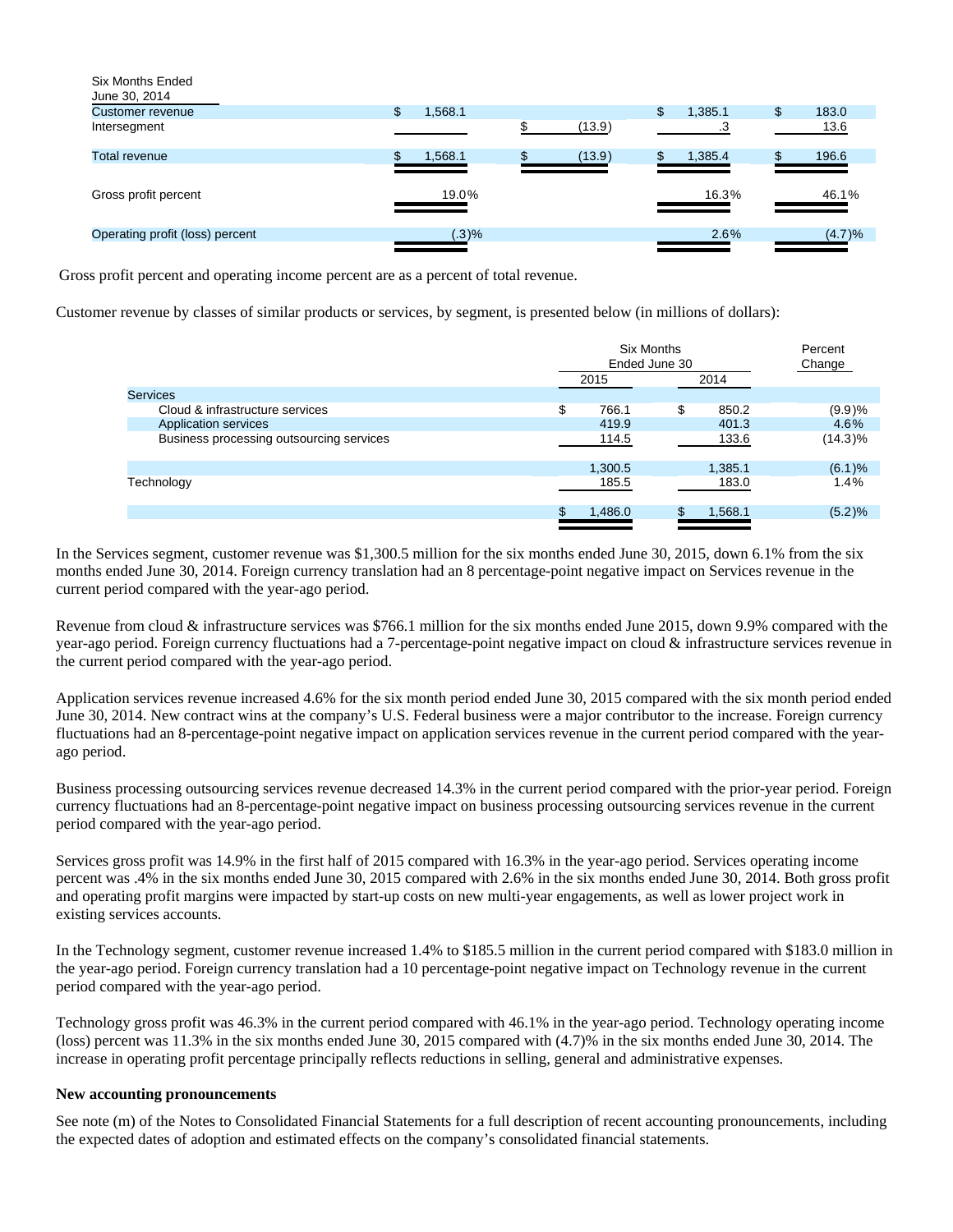#### **Financial condition**

The company's principal sources of liquidity are cash on hand, cash from operations and its revolving credit facility, discussed below. The company and certain international subsidiaries have access to uncommitted lines of credit from various banks. The company believes that it will have adequate sources of liquidity to meet its expected near-term cash requirements.

Cash and cash equivalents at June 30, 2015 were \$364.8 million compared with \$494.3 million at December 31, 2014.

As of June 30, 2015, \$274.9 million of cash and cash equivalents were held by the company's foreign subsidiaries and branches operating outside of the U.S. In the future, if these funds are needed for the company's operations in the U.S., the company may be required to accrue and pay taxes to repatriate these funds.

During the six months ended June 30, 2015, cash used for operations was \$64.4 million compared with cash provided of \$23.4 million for the six months ended June 30, 2014. Contributing to the increase in cash usage was a higher net loss, lower receivable collections due to lower revenue and \$13.2 million used for cost reduction efforts in the current period. Partially offsetting the increased cash usage was lower cash contributions to the company's defined benefit pension plans. During the first half of 2015, the company contributed cash of \$75.7 million to such plans compared with \$103.1 million during the first half of 2014.

Cash used for investing activities during the six months ended June 30, 2015 was \$83.8 million compared with cash usage of \$77.7 million during the six months ended June 30, 2014. Net proceeds of investments were \$28.7 million for the six months ended June 30, 2015 compared with net proceeds of \$10.1 million in the prior-year period. Proceeds from investments and purchases of investments represent derivative financial instruments used to reduce the company's currency exposure to market risks from changes in foreign currency exchange rates. In addition, in the current period, the investment in marketable software was \$33.4 million compared with \$40.3 million in the year-ago period, capital additions of properties were \$24.7 million in 2015 compared with \$29.0 million in 2014 and capital additions of outsourcing assets were \$52.7 million in 2015 compared with \$20.1 million in 2014. The higher capital expenditures largely reflected increased investments in new outsourcing agreements.

Cash provided by financing activities during the six months ended June 30, 2015 was \$34.9 million compared with cash usage of \$15.1 million during the six months ended June 30, 2014. During the current period, the company had proceeds from the issuance of long-term debt of \$31.8 million. Included in the prior year period was cash usage of \$14.0 million for purchases of common stock and \$4.0 million for dividends paid on preferred stock.

At June 30, 2015, total debt was \$255.5 million compared with \$224.0 million at December 31, 2014. On April 1, 2015, the company entered into a secured borrowing whereby it received \$31.8 million of cash secured by an account receivable.

The company has a secured revolving credit facility, expiring in June 2018, which provides for loans and letters of credit up to an aggregate amount of \$150 million (with a limit on letters of credit of \$100 million). Borrowing limits under the credit agreement are based upon the amount of eligible U.S. accounts receivable. At June 30, 2015, the company had no borrowings and \$12.1 million of letters of credit outstanding under the facility. At June 30, 2015, availability under the facility was \$89.6 million net of letters of credit issued. Borrowings under the facility will bear interest based on short-term rates. The credit agreement contains customary representations and warranties, including that there has been no material adverse change in the company's business, properties, operations or financial condition. The company is required to maintain a minimum fixed charge coverage ratio if the availability under the credit facility falls below the greater of 12.5% of the lenders' commitments under the facility and \$18.75 million. The credit agreement allows the company to pay dividends on its capital stock in an amount up to \$22.5 million per year unless the company is in default and to, among other things, repurchase its equity, prepay other debt, incur other debt or liens, dispose of assets and make acquisitions, loans and investments, provided the company complies with certain requirements and limitations set forth in the agreement. Events of default include non-payment, failure to comply with covenants, materially incorrect representations and warranties, change of control and default under other debt aggregating at least \$50 million. The credit facility is guaranteed by Unisys Holding Corporation, Unisys NPL, Inc., Unisys AP Investment Company I and any future material domestic subsidiaries. The facility is secured by the assets of Unisys Corporation and the subsidiary guarantors, other than certain excluded assets. The company may elect to prepay or terminate the credit facility without penalty.

At June 30, 2015, the company has met all covenants and conditions under its various lending and funding agreements. The company expects to continue to meet these covenants and conditions.

In 2015, the company expects to make cash contributions of approximately \$150 million to its worldwide defined benefit pension plans, which is comprised of \$59 million for the company's U.S. qualified defined benefit pension plan and \$91 million primarily for non-U.S. defined benefit pension plans.

The company has on file with the Securities and Exchange Commission an effective registration statement, expiring in February of 2018, covering debt or equity securities, which enables the company to be prepared for future market opportunities.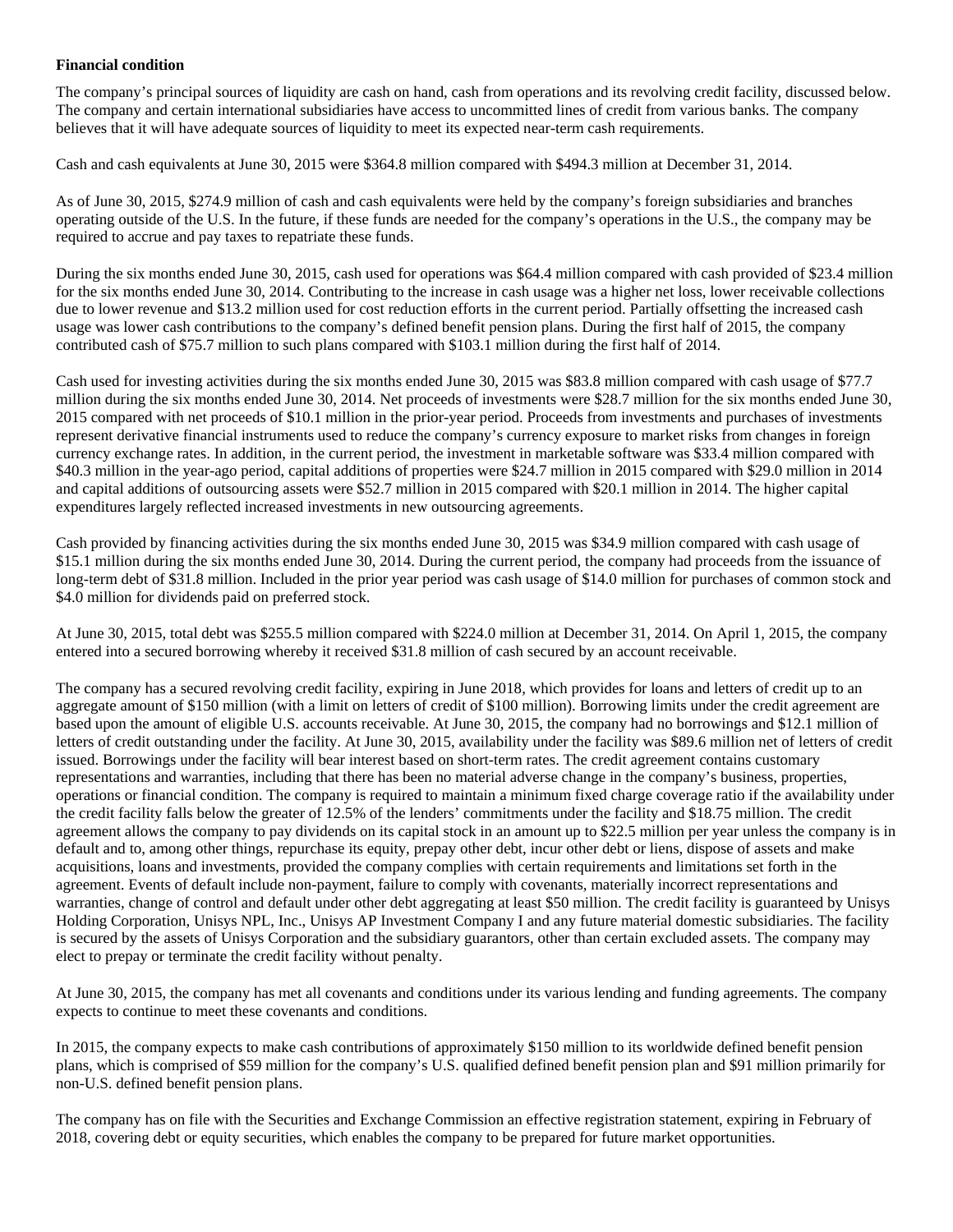The company may, from time to time, redeem, tender for, or repurchase its securities in the open market or in privately negotiated transactions depending upon availability, market conditions and other factors.

On March 1, 2014, all of the outstanding shares of 6.25% mandatory convertible preferred stock (2,587,400 shares) were automatically converted (in accordance with its terms) into 6,912,756 shares of the company's common stock. Because March 1, 2014 was not a business day, the mandatory conversion was effected on Monday, March 3, 2014.

#### **Factors that may affect future results**

From time to time, the company provides information containing "forward-looking" statements, as defined in the Private Securities Litigation Reform Act of 1995. Forward-looking statements provide current expectations of future events and include any statement that does not directly relate to any historical or current fact. Words such as "anticipates," "believes," "expects," "intends," "plans," "projects" and similar expressions may identify such forward-looking statements. All forward-looking statements rely on assumptions and are subject to risks, uncertainties and other factors that could cause the company's actual results to differ materially from expectations. Factors that could affect future results include, but are not limited to, those discussed below. Any forward-looking statement speaks only as of the date on which that statement is made. The company assumes no obligation to update any forwardlooking statement to reflect events or circumstances that occur after the date on which the statement is made.

Factors that could affect future results include the following:

*The company's future results will depend upon its ability to effectively anticipate and respond to volatility and rapid technological innovation in its industry* . The company operates in a highly volatile industry characterized by rapid technological innovation, evolving technology standards, short product life cycles and continually changing customer demand patterns. Future success will depend in part on the company's ability to anticipate and respond to these market trends and to design, develop, introduce, deliver or obtain new and innovative products, services and software on a timely and cost-effective basis using new delivery models such as cloud computing. The company may not be successful in anticipating or responding to changes in technology, industry standards or customer preferences, and the market may not demand or accept its services and product offerings. In addition, products and services developed by competitors may make the company's offerings less competitive.

*Future results will also depend on the company's ability to maintain and grow its technology business.* The company continues to invest in developing new high-end enterprise server products, cybersecurity software, cloud-based products and other offerings to meet client needs, including the *Forward!* by Unisys line of fabric servers and the Unisys Stealth family of cybersecurity software. Future results will depend on the company's ability to effectively market and sell these new products while maintaining its installed base for ClearPath and developing next-generation ClearPath products.

*Future results will depend on the company's ability to improve margins in its services business.* The company's ability to grow profitably in this business will depend on the level of demand for projects and the portfolio of solutions the company offers for specific industries. It will also depend on an efficient utilization of services delivery personnel. In addition, profit margins in this business are a function of both the portfolio of solutions sold in a given period and the rates the company is able to charge for services and the chargeability of its professionals. If the company is unable to attain sufficient rates and chargeability for its professionals, profit margins will be adversely affected. The rates the company is able to charge for services are affected by a number of factors, including clients' perception of the company's ability to add value through its services; introduction of new services or products by the company or its competitors; pricing policies of competitors; and general economic conditions. Chargeability is also affected by a number of factors, including the company's ability to transition employees from completed projects to new engagements, and its ability to forecast demand for services and thereby maintain an appropriate headcount.

*The company's future results will depend on driving efficiencies across all of its operations.* The company has begun to implement significant cost-reduction measures and continues to focus on measures intended to further improve cost efficiency. Future results will depend on the success of these efforts.

*The company's future results will depend in part on its ability to attract, motivate and retain experienced and knowledgeable personnel in key positions* . The success of the company's business is dependent upon its ability to employ and train individuals with the requisite knowledge, skills and experience to execute the company's business model and achieve its business objectives. The failure of the company to retain key personnel or implement an appropriate succession plan could adversely impact the company's ability to successfully carry out its business strategy and retain other key personnel.

*The company faces aggressive competition in the information services and technology marketplace, which could lead to reduced demand for the company's products and services and could have an adverse effect on the company's business.* The information services and technology markets in which the company operates include a large number of companies vying for customers and market share both domestically and internationally. The company's competitors include consulting and other professional services firms, systems integrators, outsourcing providers, infrastructure services providers, computer hardware manufacturers and software providers. Some of the company's competitors may develop competing products and services that offer better price-performance or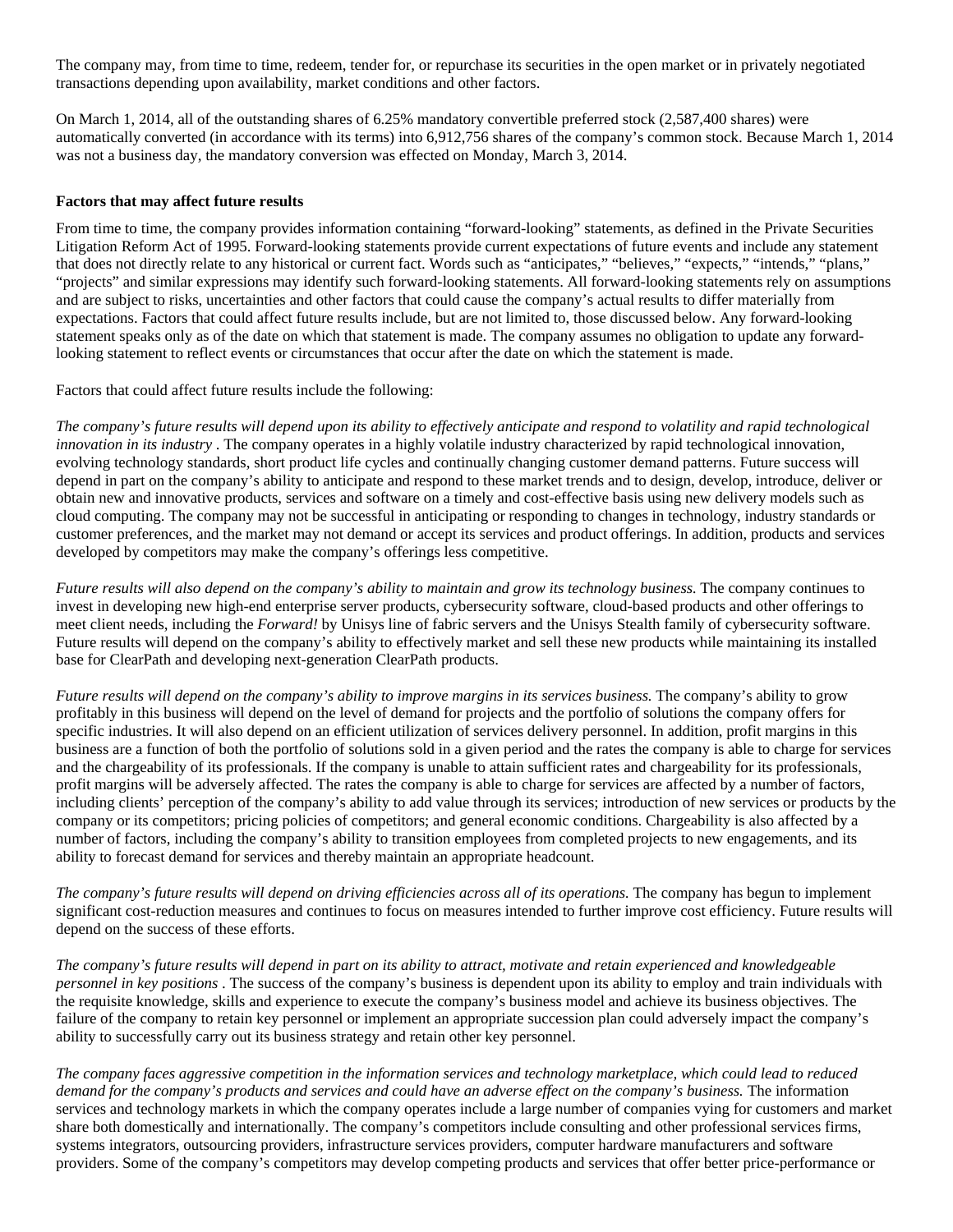that reach the market in advance of the company's offerings. Some competitors also have or may develop greater financial and other resources than the company, with enhanced ability to compete for market share, in some instances through significant economic incentives to secure contracts. Some also may be better able to compete for skilled professionals. Any of these factors could lead to reduced demand for the company's products and services and could have an adverse effect on the company's business. Future results will depend on the company's ability to mitigate the effects of aggressive competition on revenues, pricing and margins and on the company's ability to attract and retain talented people.

*The company's future results will depend on its ability to retain significant clients* . The company has a number of significant longterm contracts with clients, including governmental entities, and its future success will depend, in part, on retaining its relationships with these clients. The company could lose clients for such reasons as contract expiration, conversion to a competing service provider, dissatisfaction with the company's efficiency initiatives, disputes with clients or a decision to in-source services, including contracts with governmental entities as part of the rebid process. The company could also lose clients as a result of their merger, acquisition or business failure. The company may not be able to replace the revenue and earnings from any such lost client.

*The company's contracts may not be as profitable as expected or provide the expected level of revenues* . In a number of the company's long-term services contracts, the company's revenue is based on the volume of products and services provided. As a result, revenue levels anticipated at the contract's inception are not guaranteed. In addition, some of these contracts may permit termination at the customer's discretion before the end of the contract's term or may permit termination or impose other penalties if the company does not meet the performance levels specified in the contracts.

The company's contracts with governmental entities are subject to the availability of appropriated funds. These contracts also contain provisions allowing the governmental entity to terminate the contract at the governmental entity's discretion before the end of the contract's term. In addition, if the company's performance is unacceptable to the customer under a government contract, the government retains the right to pursue remedies under the affected contract, which remedies could include termination.

Certain of the company's services agreements require that the company's prices be benchmarked if the customer requests it and provide that those prices may be adjusted downward if the pricing for similar services in the market has changed. As a result, revenues anticipated at the beginning of the terms of these contracts may decline in the future.

Some of the company's services contracts are fixed-price contracts under which the company assumes the risk for delivery of the contracted services and products at an agreed-upon fixed price. Should the company experience problems in performing fixed-price contracts on a profitable basis, adjustments to the estimated cost to complete may be required. Future results will depend on the company's ability to perform these services contracts profitably.

*Cybersecurity breaches could result in the company incurring significant costs and could harm the company's business and reputation.* The company's business includes managing, processing, storing and transmitting proprietary and confidential data, including personal information, intellectual property and proprietary business information, within the company's own IT systems and those that the company designs, develops, hosts or manages for clients. Cybersecurity breaches involving these systems by hackers, other third parties or the company's employees, despite established security controls, could disrupt these systems or result in the loss or corruption of data or the unauthorized disclosure or misuse of information of the company, its clients or others. This could result in litigation and legal liability for the company, lead to the loss of existing or potential clients and adversely affect the market's perception of the security and reliability of the company's products and services. In addition, such breaches could subject the company to fines and penalties for violations of laws and result in the company incurring other significant costs. This may negatively impact the company's reputation and financial results.

*A significant disruption in the company's IT systems could adversely affect the company's business and reputation* . We rely extensively on our IT systems to conduct our business and perform services for our clients. Our systems are subject to damage or interruption from power outages, telecommunications failures, computer viruses and malicious attacks, cybersecurity breaches and catastrophic events. If our systems are damaged or fail to function properly, we could incur substantial repair or replacement costs, experience data loss and impediments to our ability to conduct our business, and damage the market's perception of our products and services. In addition, a disruption could result in the company failing to meet performance standards and obligations in its client contracts, which could subject the company to liability, penalties and contract termination. This may adversely affect the company's reputation and financial results.

*The company may face damage to its reputation or legal liability if its clients are not satisfied with its services or products.* The success of the company's business is dependent on strong, long-term client relationships and on its reputation for responsiveness and quality. As a result, if a client is not satisfied with the company's services or products, its reputation could be damaged and its business adversely affected. Allegations by private litigants or regulators of improper conduct, as well as negative publicity and press speculation about the company, whatever the outcome and whether or not valid, may harm its reputation. In addition to harm to reputation, if the company fails to meet its contractual obligations, it could be subject to legal liability, which could adversely affect its business, operating results and financial condition.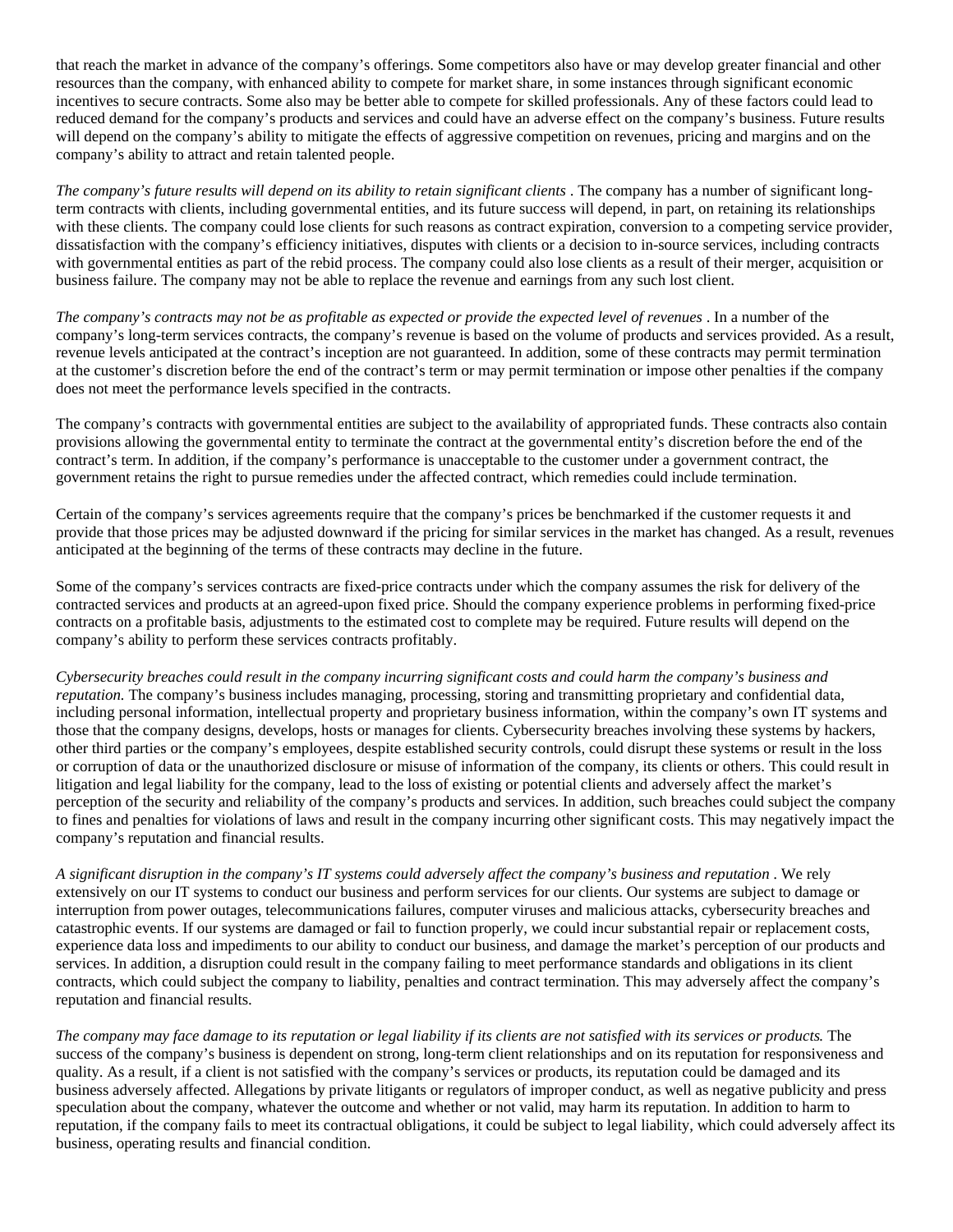*Future results will depend in part on the performance and capabilities of third parties with whom the company has commercial relationships.* The company maintains business relationships with suppliers, channel partners and other parties that have complementary products, services or skills. Future results will depend, in part, on the performance and capabilities of these third parties, on the ability of external suppliers to deliver components at reasonable prices and in a timely manner, and on the financial condition of, and the company's relationship with, distributors and other indirect channel partners, which can affect the company's capacity to effectively and efficiently serve current and potential customers and end users.

*The company has significant pension obligations and may be required to make additional significant cash contributions to its defined benefit pension plans.* The company has unfunded obligations under its U.S. and non-U.S. defined benefit pension plans. In 2014, the company made cash contributions of \$183.4 million to its worldwide defined benefit pension plans. Based on current legislation, recent interest rates and expected returns, in 2015 the company estimates that it will make cash contributions to its worldwide defined benefit pension plans of approximately \$150 million, which is comprised of approximately \$59 million for the company's U.S. qualified defined benefit pension plan and approximately \$91 million primarily for non-U.S. defined benefit pension plans.

Deterioration in the value of the company's worldwide defined benefit pension plan assets, as well as discount rate changes, could require the company to make larger cash contributions to its defined benefit pension plans in the future. In addition, the funding of plan deficits over a shorter period of time than currently anticipated could result in making cash contributions to these plans on a more accelerated basis. Either of these events would reduce the cash available for working capital and other corporate uses and may have an adverse impact on the company's operations, financial condition and liquidity.

*The company's business can be adversely affected by global economic conditions, acts of war, terrorism or natural disasters.* The company's financial results have been impacted by the global economic slowdown in recent years. If economic conditions worsen, the company could see reductions in demand and increased pressure on revenue and profit margins. The company could also see a further consolidation of clients, which could also result in a decrease in demand. The company's business could also be affected by acts of war, terrorism or natural disasters. Current world tensions could escalate, and this could have unpredictable consequences on the world economy and on the company's business.

*The company's contracts with U.S. governmental agencies may subject the company to audits, criminal penalties, sanctions and other expenses and fines.* The company frequently enters into contracts with governmental entities. U.S. government agencies, including the Defense Contract Audit Agency and the Department of Labor, routinely audit government contractors. These agencies review a contractor's performance under its contracts, cost structure and compliance with applicable laws, regulations and standards. The U.S. government also may review the adequacy of, and a contractor's compliance with, contract terms and conditions, its systems and policies, including the contractor's purchasing, property, estimating, billing, accounting, compensation and management information systems. Any costs found to be overcharged or improperly allocated to a specific contract or any amounts improperly billed or charged for products or services will be subject to reimbursement to the government. In addition, government contractors, such as the company, are required to disclose credible evidence of certain violations of law and contract overpayments to the federal government. If the company is found to have participated in improper or illegal activities, the company may be subject to civil and criminal penalties and administrative sanctions, including termination of contracts, forfeiture of profits, suspension of payments, fines and suspension or prohibition from doing business with the U.S. government. Any negative publicity related to such contracts, regardless of the accuracy of such publicity, may adversely affect the company's business or reputation.

*More than half of the company's revenue is derived from operations outside of the United States, and the company is subject to the risks of doing business internationally.* More than half of the company's total revenue is derived from international operations. The risks of doing business internationally include foreign currency exchange rate fluctuations, currency restrictions and devaluations, changes in political or economic conditions, trade protection measures, import or export licensing requirements, multiple and possibly overlapping and conflicting tax laws, new tax legislation, weaker intellectual property protections in some jurisdictions and additional legal and regulatory compliance requirements applicable to businesses that operate internationally, including the Foreign Corrupt Practices Act and non-U.S. laws and regulations.

*Financial market conditions may inhibit the company's ability to access capital and credit markets to address its liquidity needs* . Financial market conditions may impact the company's ability to borrow, to refinance its outstanding debt, or to utilize surety bonds, letters of credit, foreign exchange derivatives and other financial instruments the company uses to conduct its business. Although the company primarily uses cash on hand to address its liquidity needs, its ability to do so assumes that its operations will continue to generate sufficient cash.

*The company's services or products may infringe upon the intellectual property rights of others.* The company cannot be sure that its services and products do not infringe on the intellectual property rights of third parties, and it may have infringement claims asserted against it or against its clients. These claims could cost the company money, prevent it from offering some services or products, or damage its reputation.

*Pending litigation could affect the company's results of operations or cash flow.* There are various lawsuits, claims, investigations and proceedings that have been brought or asserted against the company, which arise in the ordinary course of business, including actions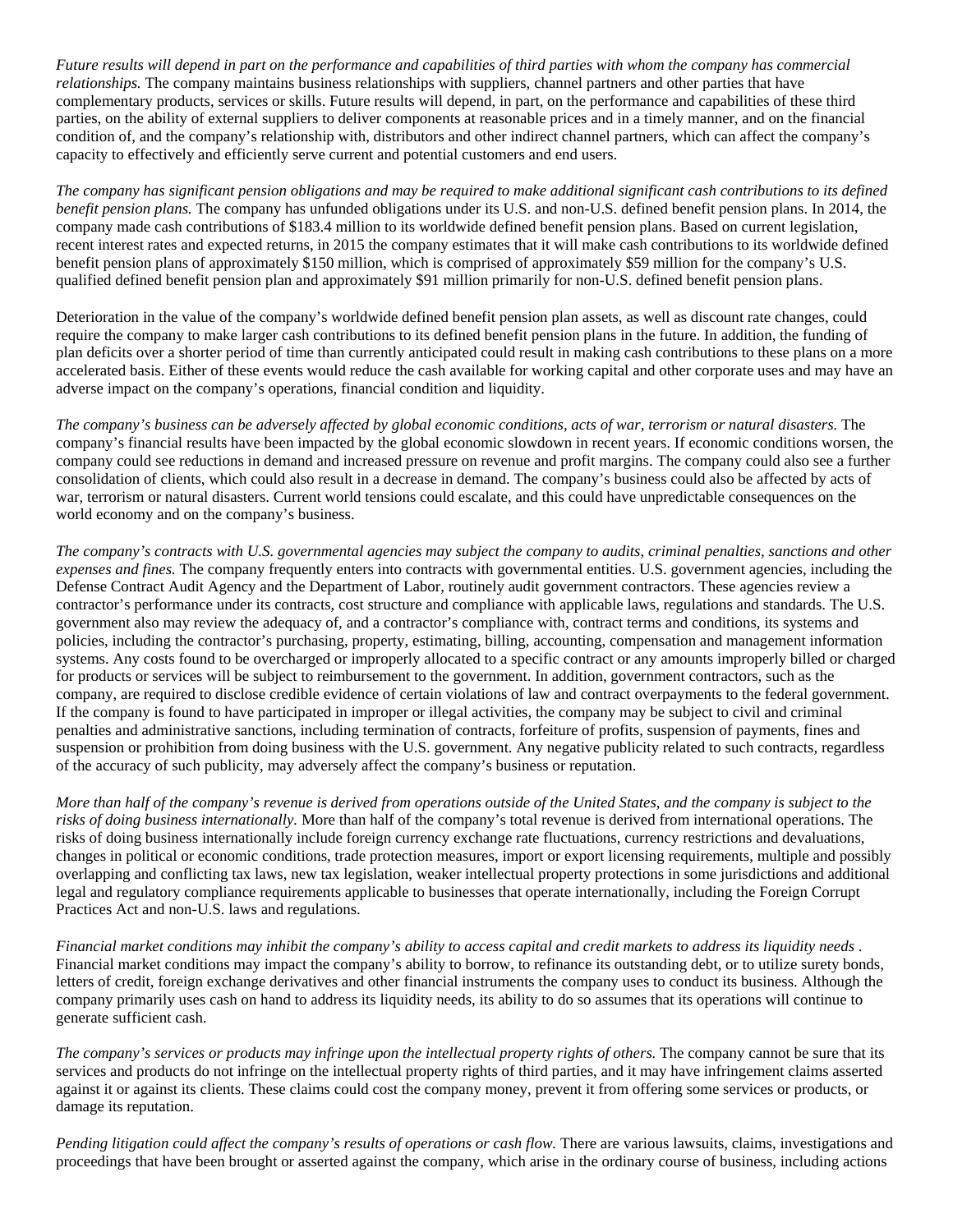with respect to commercial and government contracts, labor and employment, employee benefits, environmental matters, intellectual property and non-income tax and employment compensation in Brazil. See Note (i) of the Notes to Consolidated Financial Statements for more information on litigation. The company believes that it has valid defenses with respect to legal matters pending against it. Litigation is inherently unpredictable, however, and it is possible that the company's results of operations or cash flow could be materially affected in any particular period by the resolution of one or more of the legal matters pending against it.

*The company could face business and financial risk in implementing future dispositions or acquisitions.* As part of the company's business strategy, it may from time to time consider disposing of existing technologies, products and businesses that may no longer be in alignment with its strategic direction, including transactions of a material size, or acquiring complementary technologies, products and businesses. Potential risks with respect to dispositions include difficulty finding buyers or alternative exit strategies on acceptable terms in a timely manner; potential loss of employees or clients; dispositions at unfavorable prices or on unfavorable terms, including relating to retained liabilities; and post-closing indemnity claims. Any acquisitions may result in the incurrence of substantial additional indebtedness or contingent liabilities. Acquisitions could also result in potentially dilutive issuances of equity securities and an increase in amortization expenses related to intangible assets. Additional potential risks associated with acquisitions include integration difficulties; difficulties in maintaining or enhancing the profitability of any acquired business; risks of entering markets in which the company has no or limited prior experience; potential loss of employees or failure to maintain or renew any contracts of any acquired business; and expenses of any undiscovered or potential liabilities of the acquired product or business, including relating to employee benefits contribution obligations or environmental requirements. Further, with respect to both dispositions and acquisitions, management's attention could be diverted from other business concerns. Adverse credit conditions could also affect the company's ability to consummate dispositions or acquisitions. The risks associated with dispositions and acquisitions could have a material adverse effect upon the company's business, financial condition and results of operations. There can be no assurance that the company will be successful in consummating future dispositions or acquisitions on favorable terms or at all.

#### Item 3. Quantitative and Qualitative Disclosures About Market Risk

There has been no material change in the company's assessment of its sensitivity to market risk since its disclosure in its Annual Report on Form 10-K for the fiscal year ended December 31, 2014.

#### Item 4. Controls and Procedures

The company's management, with the participation of the company's Chief Executive Officer and Chief Financial Officer, has evaluated the effectiveness of the company's disclosure controls and procedures (as such term is defined in Rules 13a-15(e) and 15d-15(e) under the Securities Exchange Act of 1934, as amended (the Exchange Act)) as of the end of the period covered by this report. Based on this evaluation, the company's Chief Executive Officer and Chief Financial Officer concluded that, as of the end of such period, the company's disclosure controls and procedures are effective. Such evaluation did not identify any change in the company's internal control over financial reporting (as such term is defined in Rules 13a-15(f) and 15d-15(f) under the Exchange Act) that occurred during the fiscal quarter to which this report relates that has materially affected, or is reasonably likely to materially affect, the company's internal control over financial reporting.

#### Part II - OTHER INFORMATION

#### Item 1. Legal Proceedings

Information with respect to litigation is set forth in note (i) of the Notes to Consolidated Financial Statements, and such information is incorporated herein by reference.

#### Item 1A. Risk Factors

See "Factors that may affect future results" in Management's Discussion and Analysis of Financial Condition and Results of Operations for a discussion of risk factors.

Item 6. Exhibits

(a) Exhibits

See Exhibit Index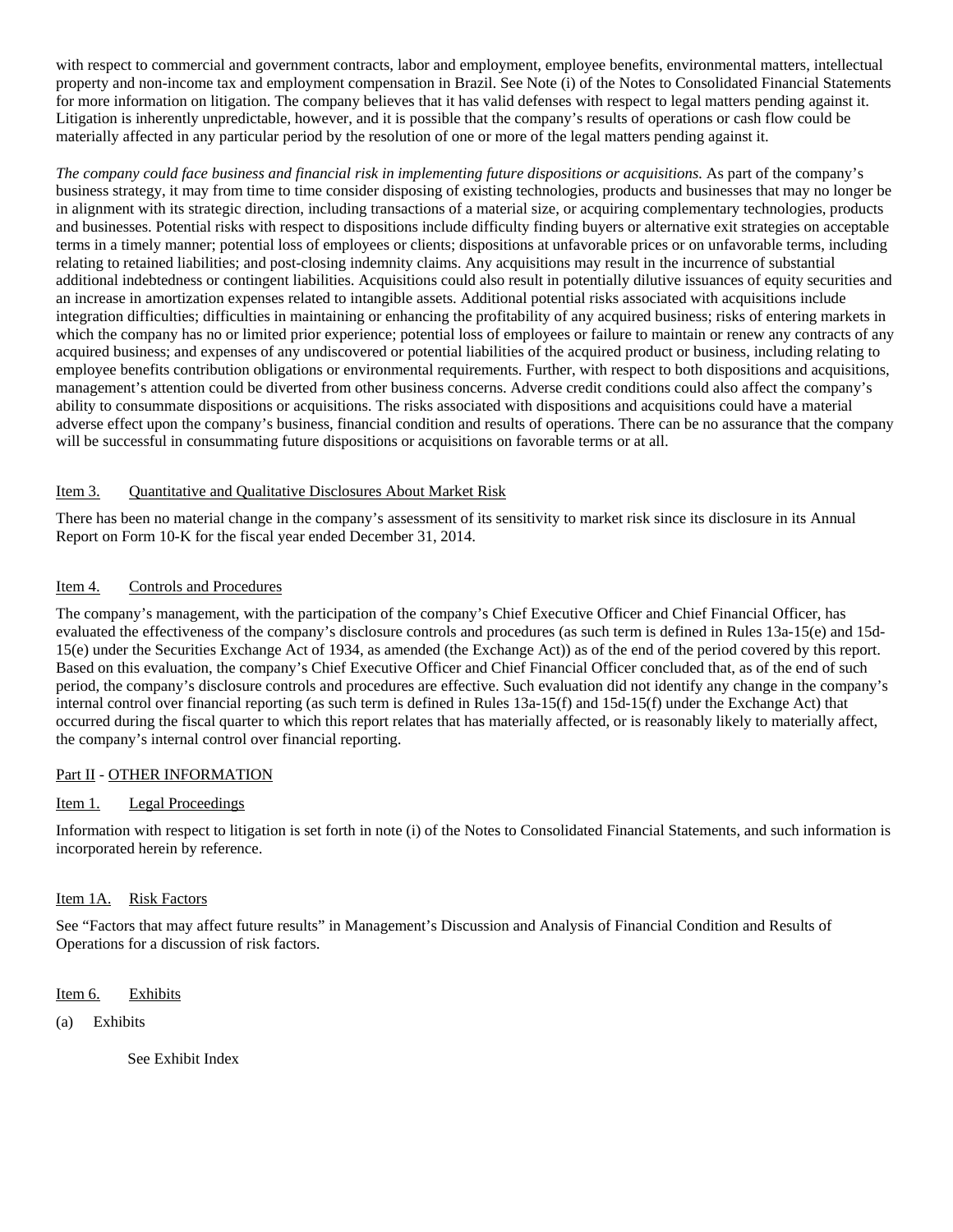#### **SIGNATURES**

Pursuant to the requirements of the Securities Exchange Act of 1934, the registrant has duly caused this report to be signed on its behalf by the undersigned thereunto duly authorized.

#### UNISYS CORPORATION

- Date: July 24, 2015 By: /s/ Janet Brutschea Haugen Janet Brutschea Haugen Senior Vice President and Chief Financial Officer (Principal Financial Officer)
	- By: /s/ William M. Reinheimer William M. Reinheimer (Principal Accounting Officer)

#### EXHIBIT INDEX

| Exhibit<br>Number | Description                                                                                                                                                                                                  |
|-------------------|--------------------------------------------------------------------------------------------------------------------------------------------------------------------------------------------------------------|
| 3.1               | Restated Certificate of Incorporation of Unisys Corporation (incorporated by reference to Exhibit 3.1 to the registrant's Current<br>Report on Form 8-K filed on April 30, 2010)                             |
| 3.2               | Certificate of Amendment to Restated Certificate of Incorporation of Unisys Corporation (incorporated by reference to Exhibit<br>3.1 to the registrant's Current Report on Form 8-K filed on April 28, 2011) |
| 3.3               | Bylaws of Unisys Corporation, as amended through April 30, 2015 (incorporated by reference to Exhibit 3.3 to the registrant's<br>Quarterly Report on Form 10-Q filed on April 30, 2015)                      |
| 12                | Statement of Computation of Ratio of Earnings to Combined Fixed Charges and Preferred Stock Dividends                                                                                                        |
| 31.1              | Certification of Peter A. Altabef required by Rule 13a-14(a) or Rule 15d-14(a)                                                                                                                               |
| 31.2              | Certification of Janet Brutschea Haugen required by Rule 13a-14(a) or Rule 15d-14(a)                                                                                                                         |
| 32.1              | Certification of Peter A. Altabef required by Rule 13a-14(b) or Rule 15d-14(b) and Section 906 of the Sarbanes-Oxley Act of<br>2002, 18 U.S.C. Section 1350                                                  |
| 32.2              | Certification of Janet Brutschea Haugen required by Rule 13a-14(b) or Rule 15d-14(b) and Section 906 of the Sarbanes-Oxley<br>Act of 2002, 18 U.S.C. Section 1350                                            |
| 101.INSXBRL       | Instance Document                                                                                                                                                                                            |
| 101.SCHXBRL       | <b>Taxonomy Extension Schema Document</b>                                                                                                                                                                    |
| 101.CALXBRL       | <b>Taxonomy Extension Calculation Linkbase Document</b>                                                                                                                                                      |
| 101.LABXBRL       | Taxonomy Extension Labels Linkbase Document                                                                                                                                                                  |
| 101.PREXBRL       | Taxonomy Extension Presentation Linkbase Document                                                                                                                                                            |
| 101.DEFXBRL       | Taxonomy Extension Definition Linkbase Document                                                                                                                                                              |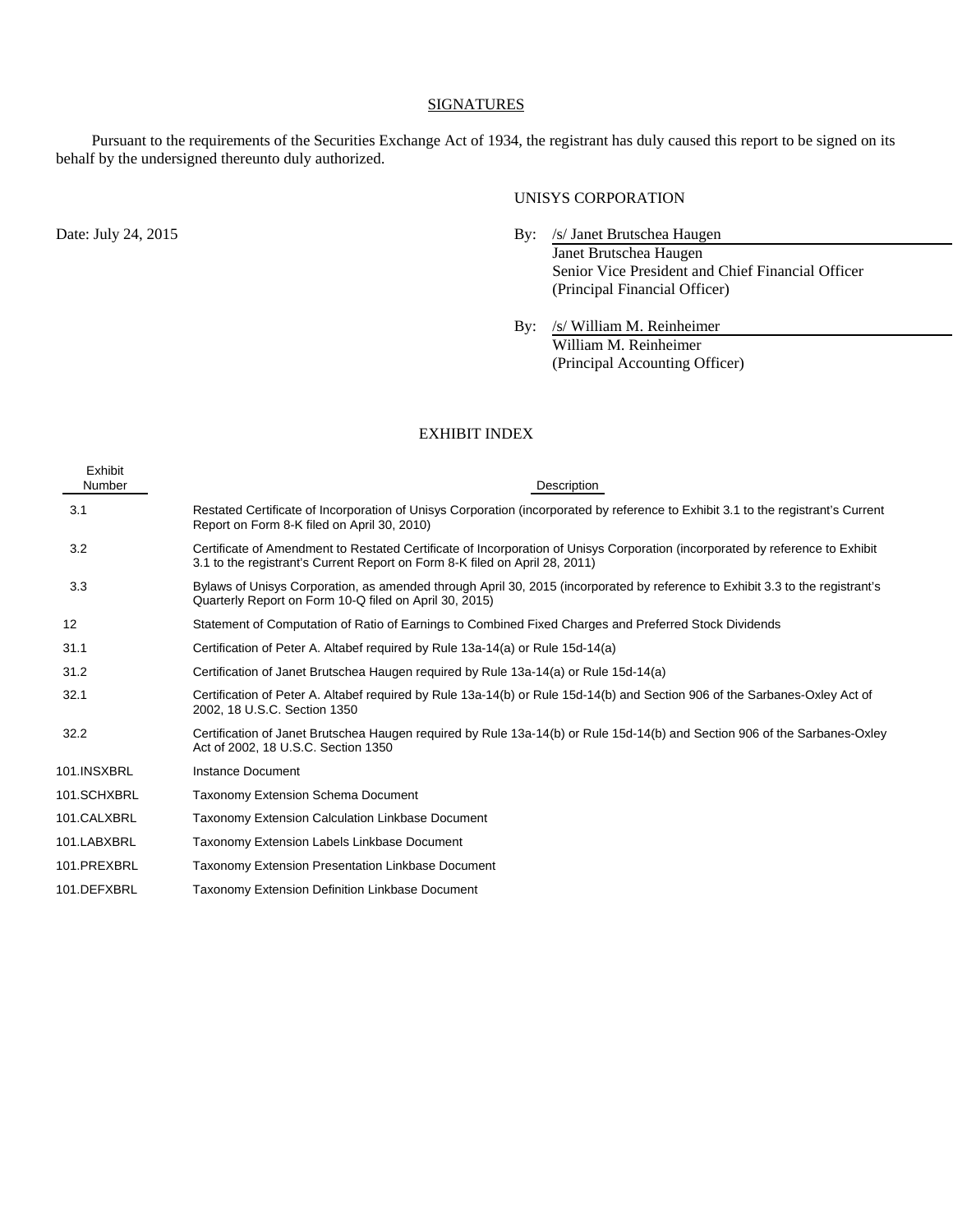#### UNISYS CORPORATION COMPUTATION OF RATIO OF EARNINGS TO COMBINED FIXED CHARGES AND PREFERRED STOCK DIVIDENDS (UNAUDITED)

(\$ in millions)

|                                                                         |                         | <b>Six</b><br><b>Months</b><br>Ended | <b>Years Ended December 31</b> |       |      |       |    |       |    |       |     |       |  |  |
|-------------------------------------------------------------------------|-------------------------|--------------------------------------|--------------------------------|-------|------|-------|----|-------|----|-------|-----|-------|--|--|
|                                                                         | <b>June 30,</b><br>2015 |                                      | 2014                           |       | 2013 |       |    | 2012  |    | 2011  |     | 2010  |  |  |
| <b>Fixed charges</b>                                                    |                         |                                      |                                |       |      |       |    |       |    |       |     |       |  |  |
| Interest expense                                                        | \$                      | 5.3                                  | \$                             | 9.2   | \$   | 9.9   | \$ | 27.5  | \$ | 63.1  | \$  | 101.8 |  |  |
| Interest capitalized during the period                                  |                         | 1.8                                  |                                | 4.0   |      | 3.2   |    | 5.3   |    | 4.9   |     | 9.1   |  |  |
| Amortization of debt issuance expenses                                  |                         | .7                                   |                                | 1.6   |      | 1.6   |    | 1.7   |    | 1.9   |     | 2.6   |  |  |
| Portion of rental expense representative of interest                    |                         | 13.9                                 |                                | 27.9  |      | 28.4  |    | 28.2  |    | 32.6  |     | 33.5  |  |  |
| <b>Total Fixed Charges</b>                                              |                         | 21.7                                 |                                | 42.7  |      | 43.1  |    | 62.7  |    | 102.5 |     | 147.0 |  |  |
| Preferred stock dividend requirements (a)                               |                         | —                                    |                                | 2.7   |      | 16.2  |    | 16.2  |    | 13.5  |     |       |  |  |
| Total fixed charges and preferred stock<br>dividends                    |                         | 21.7                                 |                                | 45.4  |      | 59.3  |    | 78.9  |    | 116.0 |     | 147.0 |  |  |
| <b>Earnings</b>                                                         |                         |                                      |                                |       |      |       |    |       |    |       |     |       |  |  |
| Income (loss) from continuing operations before<br>income taxes         |                         | (78.5)                               |                                | 145.5 |      | 219.4 |    | 254.1 |    | 206.0 |     | 222.9 |  |  |
| Add amortization of capitalized interest                                |                         | 2.0                                  |                                | 4.5   |      | 5.0   |    | 7.5   |    | 7.4   |     | 9.1   |  |  |
| Subtotal                                                                |                         | (76.5)                               |                                | 150.0 |      | 224.4 |    | 261.6 |    | 213.4 |     | 232.0 |  |  |
| Fixed charges per above                                                 |                         | 21.7                                 |                                | 42.7  |      | 43.1  |    | 62.7  |    | 102.5 |     | 147.0 |  |  |
| Less interest capitalized during the period                             |                         | (1.8)                                |                                | (4.0) |      | (3.2) |    | (5.3) |    | (4.9) |     | (9.1) |  |  |
| <b>Total earnings</b>                                                   |                         | (56.6)                               | \$                             | 188.7 | \$   | 264.3 | \$ | 319.0 | \$ | 311.0 | \$. | 369.9 |  |  |
| Ratio of earnings to fixed charges                                      |                         |                                      |                                | 4.42  |      | 6.13  |    | 5.09  |    | 3.03  |     | 2.52  |  |  |
| Ratio of earnings to fixed charges and preferred<br>stock dividends (b) |                         | N/A                                  |                                | 4.16  |      | 4.46  |    | 4.04  |    | 2.68  |     | 2.52  |  |  |

(a) Amounts have not been grossed up for income taxes since the preferred stock was issued by the U.S. parent corporation which has a full valuation allowance against its net deferred tax assets.

(b) The ratio of earnings to fixed charges and preferred stock dividends is calculated by dividing total earnings by total fixed charges and preferred stock dividends.

\* Earnings for the six months ended June 30, 2015 were inadequate to cover fixed charges by \$78.3 million.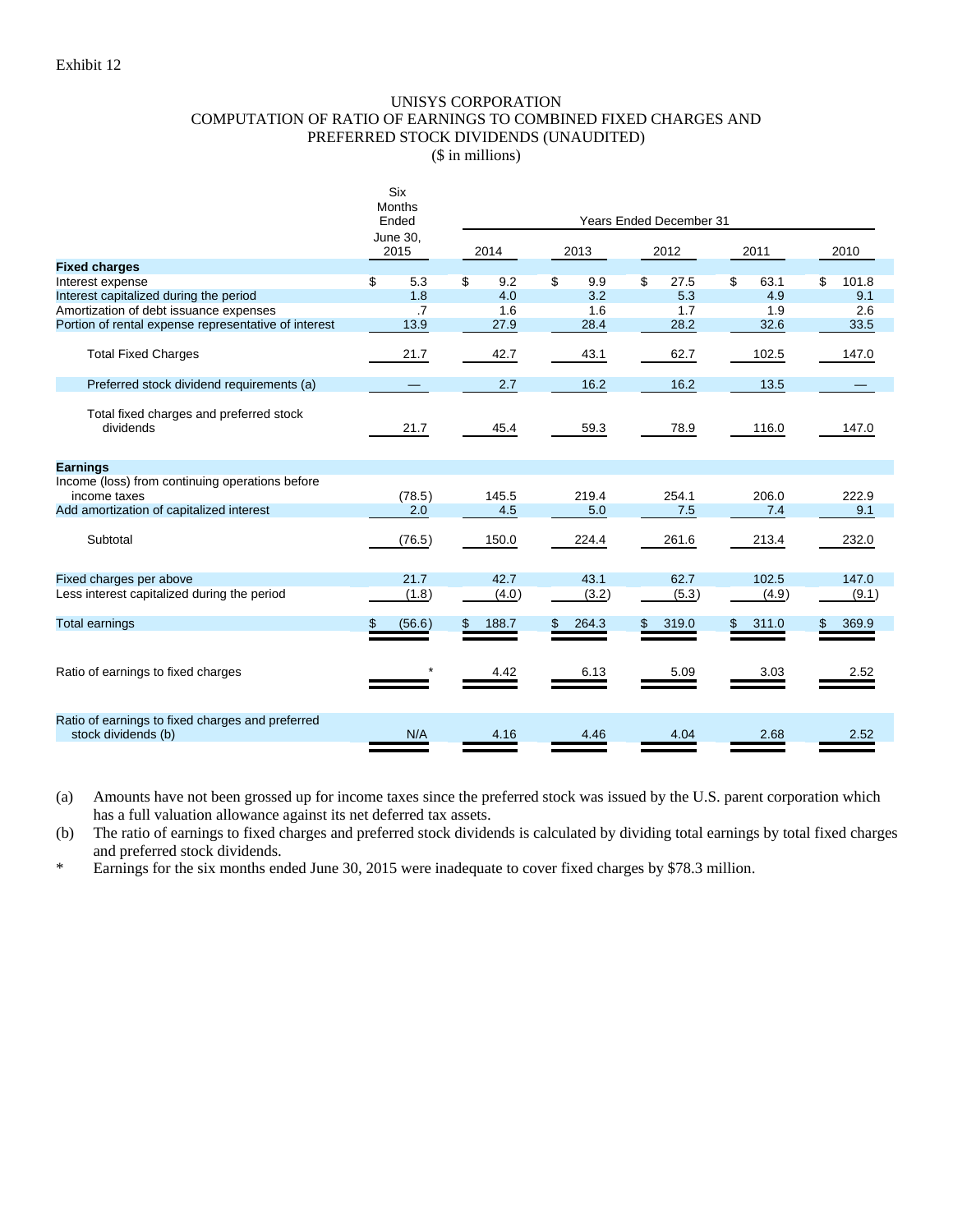#### **CERTIFICATION**

I, Peter A. Altabef, certify that:

1. I have reviewed this quarterly report on Form 10-Q of Unisys Corporation;

2. Based on my knowledge, this report does not contain any untrue statement of a material fact or omit to state a material fact necessary to make the statements made, in light of the circumstances under which such statements were made, not misleading with respect to the period covered by this report;

3. Based on my knowledge, the financial statements, and other financial information included in this report, fairly present in all material respects the financial condition, results of operations and cash flows of the registrant as of, and for, the periods presented in this report;

4. The registrant's other certifying officer and I are responsible for establishing and maintaining disclosure controls and procedures (as defined in Exchange Act Rules 13a-15(e) and 15d-15(e)) and internal control over financial reporting (as defined in Exchange Act Rules 13a-15(f) and 15d-15(f)) for the registrant and have:

a. Designed such disclosure controls and procedures, or caused such disclosure controls and procedures to be designed under our supervision, to ensure that material information relating to the registrant, including its consolidated subsidiaries, is made known to us by others within those entities, particularly during the period in which this report is being prepared;

b. Designed such internal control over financial reporting, or caused such internal control over financial reporting to be designed under our supervision, to provide reasonable assurance regarding the reliability of financial reporting and the preparation of financial statements for external purposes in accordance with generally accepted accounting principles;

c. Evaluated the effectiveness of the registrant's disclosure controls and procedures and presented in this report our conclusions about the effectiveness of the disclosure controls and procedures, as of the end of the period covered by this report based on such evaluation; and

d. Disclosed in this report any change in the registrant's internal control over financial reporting that occurred during the registrant's most recent fiscal quarter (the registrant's fourth fiscal quarter in the case of an annual report) that has materially affected, or is reasonably likely to materially affect, the registrant's internal control over financial reporting; and

5. The registrant's other certifying officer and I have disclosed, based on our most recent evaluation of internal control over financial reporting, to the registrant's auditors and the audit committee of the registrant's board of directors (or persons performing the equivalent functions):

a. All significant deficiencies and material weaknesses in the design or operation of internal control over financial reporting which are reasonably likely to adversely affect the registrant's ability to record, process, summarize and report financial information; and

b. Any fraud, whether or not material, that involves management or other employees who have a significant role in the registrant's internal control over financial reporting.

Date: July 24, 2015

/s/ Peter A. Altabef

Name: Peter A. Altabef Title: President and Chief Executive Officer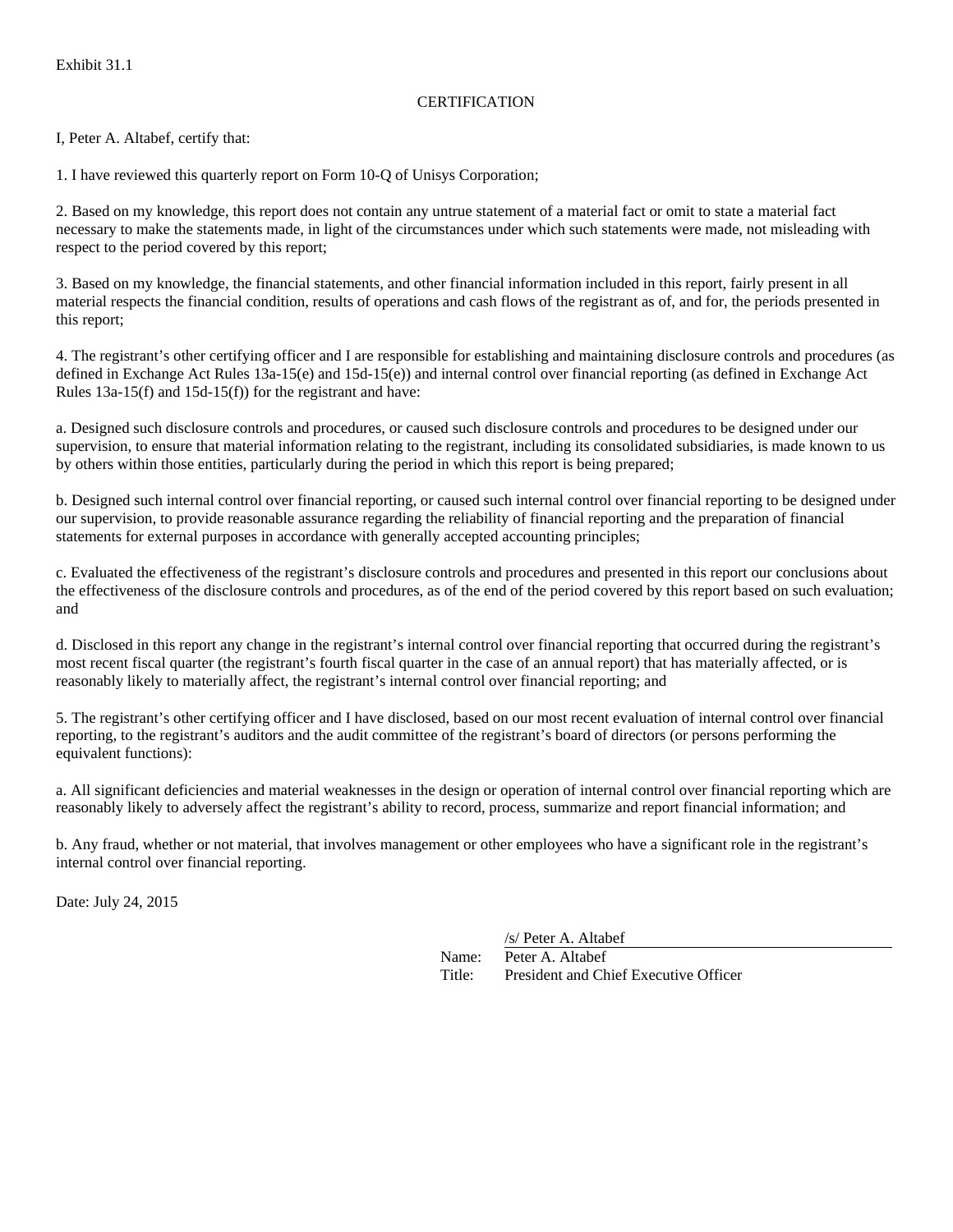#### **CERTIFICATION**

I, Janet Brutschea Haugen, certify that:

1. I have reviewed this quarterly report on Form 10-Q of Unisys Corporation;

2. Based on my knowledge, this report does not contain any untrue statement of a material fact or omit to state a material fact necessary to make the statements made, in light of the circumstances under which such statements were made, not misleading with respect to the period covered by this report;

3. Based on my knowledge, the financial statements, and other financial information included in this report, fairly present in all material respects the financial condition, results of operations and cash flows of the registrant as of, and for, the periods presented in this report;

4. The registrant's other certifying officer and I are responsible for establishing and maintaining disclosure controls and procedures (as defined in Exchange Act Rules 13a-15(e) and 15d-15(e)) and internal control over financial reporting (as defined in Exchange Act Rules 13a-15(f) and 15d-15(f)) for the registrant and have:

a. Designed such disclosure controls and procedures, or caused such disclosure controls and procedures to be designed under our supervision, to ensure that material information relating to the registrant, including its consolidated subsidiaries, is made known to us by others within those entities, particularly during the period in which this report is being prepared;

b. Designed such internal control over financial reporting, or caused such internal control over financial reporting to be designed under our supervision, to provide reasonable assurance regarding the reliability of financial reporting and the preparation of financial statements for external purposes in accordance with generally accepted accounting principles;

c. Evaluated the effectiveness of the registrant's disclosure controls and procedures and presented in this report our conclusions about the effectiveness of the disclosure controls and procedures, as of the end of the period covered by this report based on such evaluation; and

d. Disclosed in this report any change in the registrant's internal control over financial reporting that occurred during the registrant's most recent fiscal quarter (the registrant's fourth fiscal quarter in the case of an annual report) that has materially affected, or is reasonably likely to materially affect, the registrant's internal control over financial reporting; and

5. The registrant's other certifying officer and I have disclosed, based on our most recent evaluation of internal control over financial reporting, to the registrant's auditors and the audit committee of the registrant's board of directors (or persons performing the equivalent functions):

a. All significant deficiencies and material weaknesses in the design or operation of internal control over financial reporting which are reasonably likely to adversely affect the registrant's ability to record, process, summarize and report financial information; and

b. Any fraud, whether or not material, that involves management or other employees who have a significant role in the registrant's internal control over financial reporting.

Date: July 24, 2015

/s/ Janet Brutschea Haugen Name: Janet Brutschea Haugen Title: Senior Vice President and Chief Financial Officer